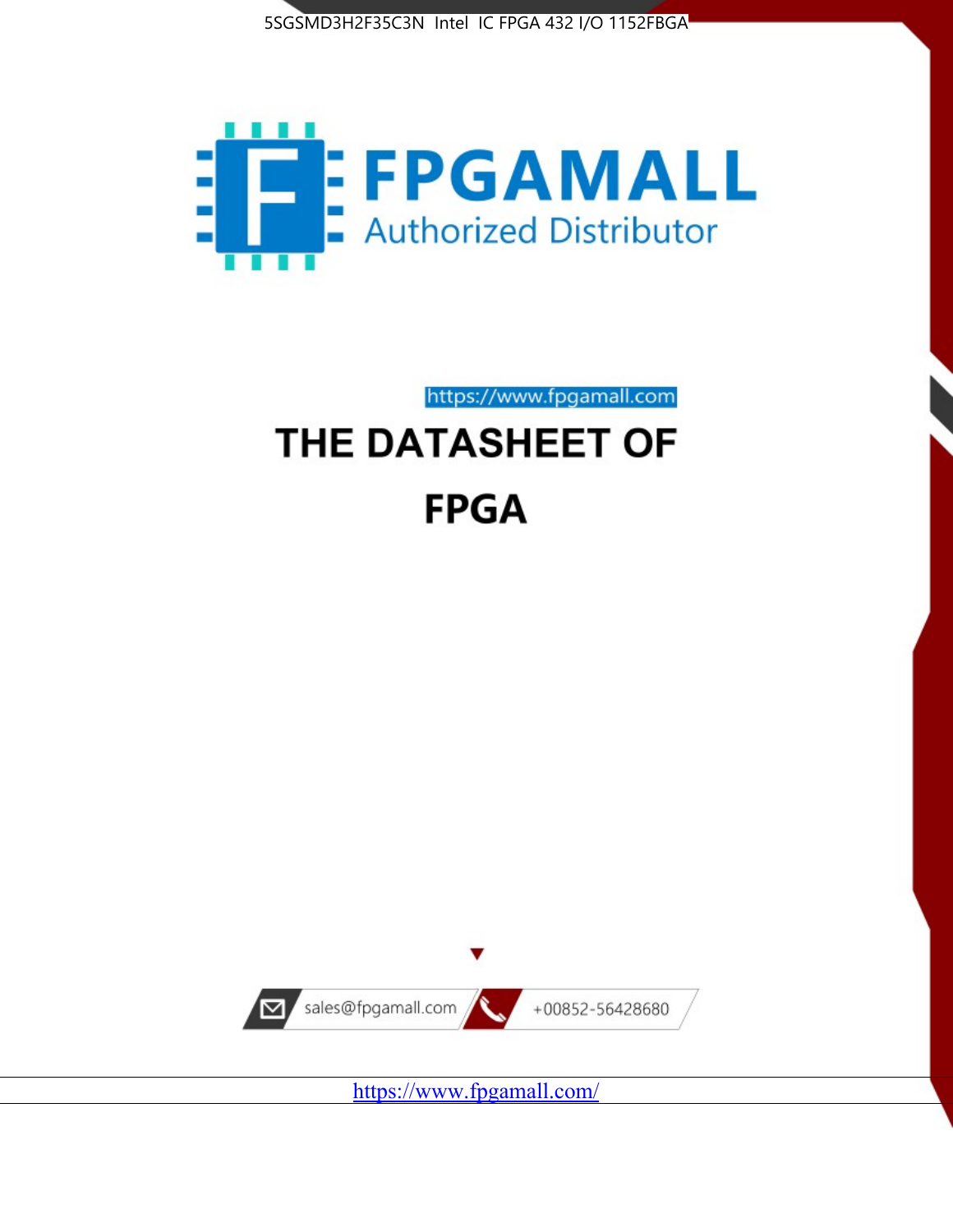# **Stratix V Device Overview**

**SV51001 [Subscribe](https://www.altera.com/servlets/subscriptions/alert?id=SV51001) [Send Feedback](mailto:FPGAtechdocfeedback@intel.com?subject=Feedback%20on%20(SV51001%202020.06.15)%20Stratix%20V%20Device%20Overview&body=We%20appreciate%20your%20feedback.%20In%20your%20comments,%20also%20specify%20the%20page%20number%20or%20paragraph.%20Thank%20you.)** 

Altera's 28-nm Stratix® V FPGAs include innovations such as an enhanced core architecture, integrated transceivers up to 28.05 gigabits per second (Gbps), and a unique array of integrated hard intellectual property (IP) blocks.

With these innovations, Stratix V FPGAs deliver a new class of application-targeted devices optimized for:

- Bandwidth-centric applications and protocols, including PCI Express® (PCIe®) Gen3
- Data-intensive applications for 40G/100G and beyond
- High-performance, high-precision digital signal processing (DSP) applications

Stratix V devices are available in four variants (GT, GX, GS, and E), each targeted for a different set of applications. For higher volume production, you can prototype with Stratix V FPGAs and use the low-risk, low-cost path to HardCopy® V ASICs.

#### **Related Information**

2020.06.15

#### **[Stratix V Device Handbook: Known Issues](http://www.altera.com/support/kdb/solutions/rd08242010_83.html)**

Lists the planned updates to the *Stratix V Device Handbook* chapters.

### **Stratix V Family Variants**

The Stratix V device family contains the GT, GX, GS, and E variants.

**Stratix V GT** devices, with both 28.05-Gbps and 12.5-Gbps transceivers, are optimized for applications that require ultra-high bandwidth and performance in areas such as 40G/100G/400G optical communica‐ tions systems and optical test systems. 28.05-Gbps and 12.5-Gbps transceivers are also known as GT and GX channels, respectively.

**Stratix V GX** devices offer up to 66 integrated transceivers with 14.1-Gbps data rate capability. These transceivers also support backplane and optical interface applications. These devices are optimized for high-performance, high-bandwidth applications such as 40G/100G optical transport, packet processing, and traffic management found in wireline, military communications, and network test equipment markets.

**Stratix V GS** devices have an abundance of variable precision DSP blocks, supporting up to 3,926 18x18 or 1,963 27x27 multipliers. In addition, Stratix V GS devices offer integrated transceivers with 14.1-Gbps data rate capability. These transceivers also support backplane and optical interface applications. These devices are optimized for transceiver-based DSP-centric applications found in wireline, military, broadcast, and high-performance computing markets.

**Stratix V E** devices offer the highest logic density within the Stratix V family with nearly one million logic elements (LEs) in the largest device. These devices are optimized for applications such as ASIC and system emulation, diagnostic imaging, and instrumentation.

**[ISO](http://www.altera.com/support/devices/reliability/certifications/rel-certifications.html) [9001:2015](http://www.altera.com/support/devices/reliability/certifications/rel-certifications.html) [Registered](http://www.altera.com/support/devices/reliability/certifications/rel-certifications.html)**



\*Other names and brands may be claimed as the property of others.

Intel Corporation. All rights reserved. Intel, the Intel logo, Altera, Arria, Cyclone, Enpirion, MAX, Nios, Quartus and Stratix words and logos are trademarks of Intel Corporation or its subsidiaries in the U.S. and/or other countries. Intel warrants performance of its FPGA and semiconductor products to current specifications in accordance with Intel's standard warranty, but reserves the right to make changes to any products and services at any time without notice. Intel assumes no responsibility or liability arising out of the application or use of any information, product, or service described herein except as expressly agreed to in writing by Intel. Intel customers are advised to obtain the latest version of device specifications before relying on any published information and before placing orders for products or services.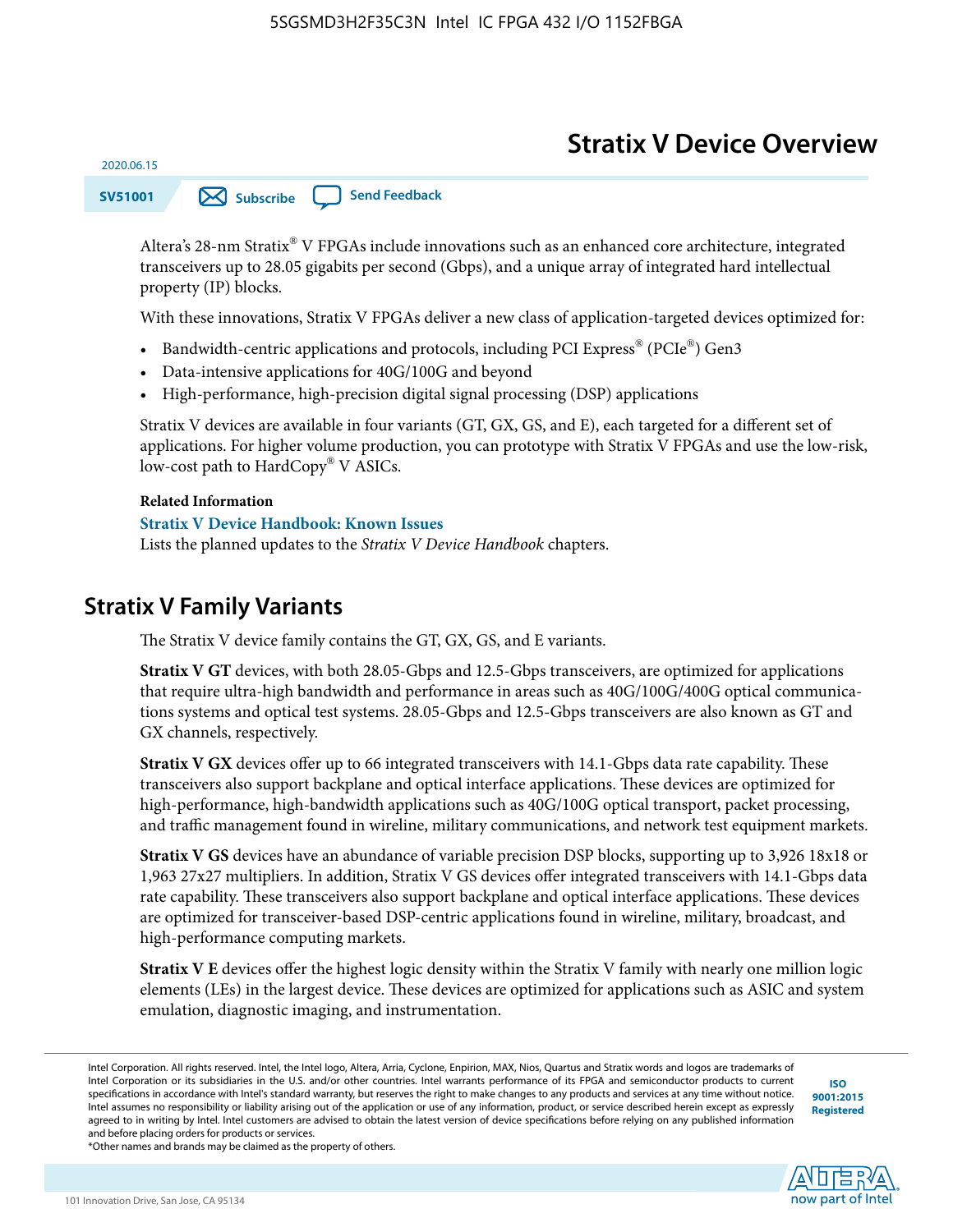#### **2 Stratix V Features Summary**

Common to all Stratix V family variants are a rich set of high-performance building blocks, including a redesigned adaptive logic module (ALM), 20 Kbit (M20K) embedded memory blocks, variable precision DSP blocks, and fractional phase-locked loops (PLLs). All of these building blocks are interconnected by Altera's superior multi-track routing architecture and comprehensive fabric clocking network.

Also common to Stratix V devices is the new Embedded HardCopy Block, which is a customizable hard IP block that leverages Altera's unique HardCopy ASIC capabilities. The Embedded HardCopy Block in Stratix V FPGAs is used to harden IP instantiation of PCIe Gen3, Gen2, and Gen1.

### **Stratix V Features Summary**

#### **Table 1: Summary of Features for Stratix V Devices**

| <b>Feature</b>                    | <b>Description</b>                                                                                                                                                                                                                                                                                                                                                                                                         |
|-----------------------------------|----------------------------------------------------------------------------------------------------------------------------------------------------------------------------------------------------------------------------------------------------------------------------------------------------------------------------------------------------------------------------------------------------------------------------|
| Technology                        | 28-nm TSMC process technology<br>0.85-V or 0.9-V core voltage                                                                                                                                                                                                                                                                                                                                                              |
| Low-power serial<br>transceivers  | 28.05-Gbps transceivers on Stratix V GT devices<br>$\bullet$<br>Electronic dispersion compensation (EDC) for XFP, SFP+, QSFP, CFP<br>optical module support<br>Adaptive linear and decision feedback equalization<br>$\bullet$<br>Transmitter pre-emphasis and de-emphasis<br>Dynamic reconfiguration of individual channels<br>$\bullet$<br>On-chip instrumentation (EyeQ non-intrusive data eye monitoring)<br>$\bullet$ |
| Backplane capability              | 600-Megabits per second (Mbps) to 12.5-Gbps data rate capability<br>$\bullet$                                                                                                                                                                                                                                                                                                                                              |
| General-purpose I/Os<br>(GPIOs)   | 1.6-Gbps LVDS<br>1,066-MHz external memory interface<br>$\bullet$<br>On-chip termination (OCT)<br>$\bullet$<br>1.2-V to 3.3-V interfacing for all Stratix V devices                                                                                                                                                                                                                                                        |
| Embedded HardCopy<br><b>Block</b> | PCIe Gen3, Gen2, and Gen1 complete protocol stack, x1/x2/x4/x8 end<br>$\bullet$<br>point and root port                                                                                                                                                                                                                                                                                                                     |
| Embedded transceiver<br>hard IP   | Interlaken physical coding sublayer (PCS)<br>$\bullet$<br>Gigabit Ethernet (GbE) and XAUI PCS<br>$\bullet$<br>10G Ethernet PCS<br>Serial RapidIO® (SRIO) PCS<br>$\bullet$<br>Common Public Radio Interface (CPRI) PCS<br>$\bullet$<br>Gigabit Passive Optical Networking (GPON) PCS<br>$\bullet$                                                                                                                           |
| Power management                  | Programmable Power Technology<br>$\bullet$<br>Quartus II integrated PowerPlay Power Analysis<br>$\bullet$                                                                                                                                                                                                                                                                                                                  |

**Altera Corporation** 

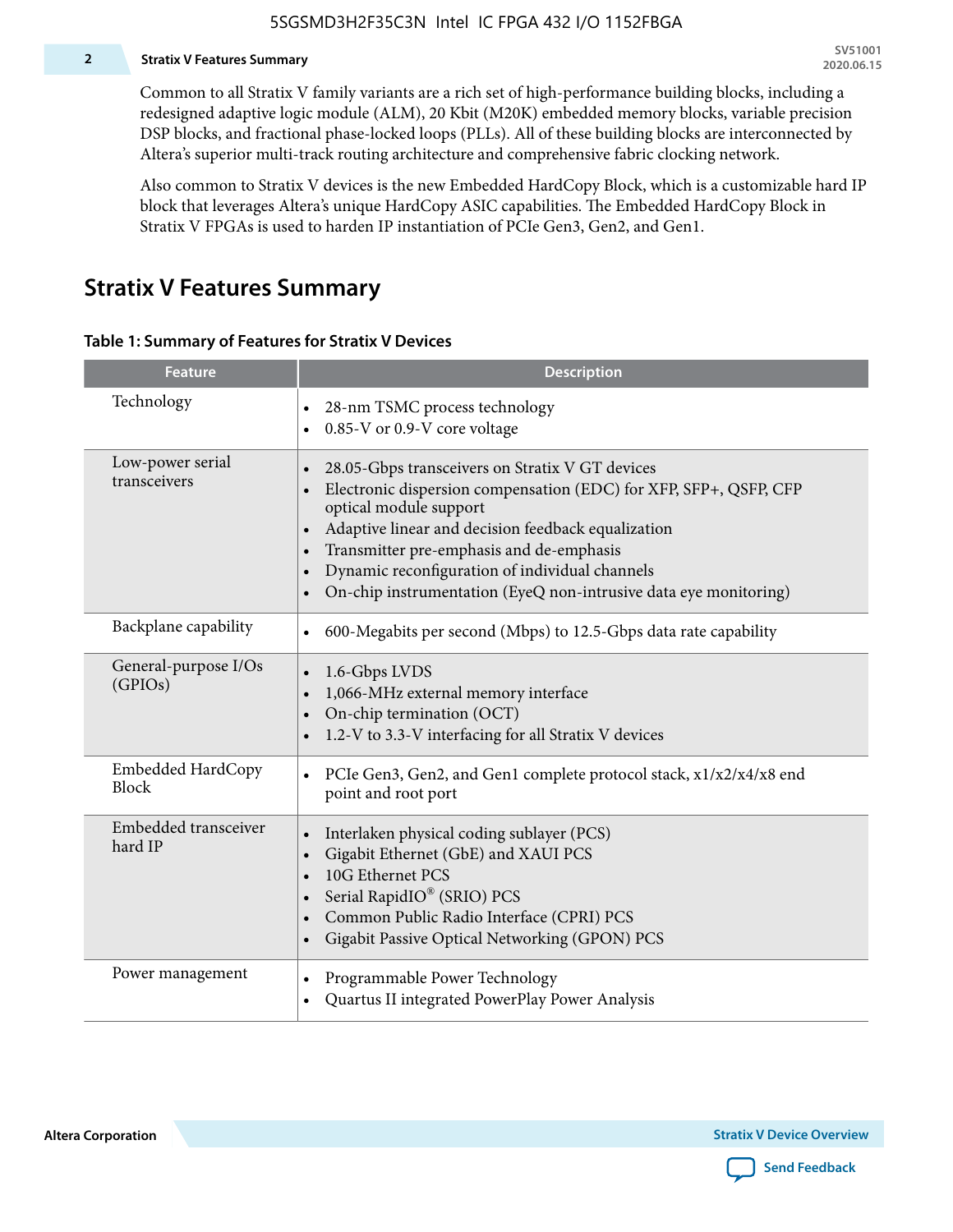**SV51001**

| <b>Feature</b>                   | <b>Description</b>                                                                                                                                                                                                                                                                                                                                                                     |
|----------------------------------|----------------------------------------------------------------------------------------------------------------------------------------------------------------------------------------------------------------------------------------------------------------------------------------------------------------------------------------------------------------------------------------|
| High-performance core<br>fabric  | Enhanced ALM with four registers<br>Improved routing architecture reduces congestion and improves compile<br>times                                                                                                                                                                                                                                                                     |
| Embedded memory<br>blocks        | M20K: 20-Kbit with hard error correction code (ECC)<br>$\bullet$<br>MLAB: 640-bit<br>$\bullet$                                                                                                                                                                                                                                                                                         |
| Variable precision DSP<br>blocks | Up to 600 MHz performance<br>Natively support signal processing with precision ranging from 9x9 up to<br>54x54<br>New native 27x27 multiply mode<br>64-bit accumulator and cascade for systolic finite impulse responses (FIRs)<br>Embedded internal coefficient memory<br>Pre-adder/subtractor improves efficiency<br>Increased number of outputs allows more independent multipliers |
| <b>Fractional PLLs</b>           | Fractional mode with third-order delta-sigma modulation<br>$\bullet$<br>Integer mode<br>$\bullet$<br>Precision clock synthesis, clock delay compensation, and zero delay buffer<br>$\bullet$<br>(ZDB)                                                                                                                                                                                  |
| Clock networks                   | 800-MHz fabric clocking<br>$\bullet$<br>Global, quadrant, and peripheral clock networks<br>Unused clock networks can be powered down to reduce dynamic power                                                                                                                                                                                                                           |
| Device configuration             | Serial and parallel flash interface<br>$\bullet$<br>Enhanced advanced encryption standard (AES) design security features<br>$\bullet$<br>Tamper protection<br>$\bullet$<br>Partial and dynamic reconfiguration<br>$\bullet$<br>Configuration via Protocol (CvP)<br>$\bullet$                                                                                                           |
| High-performance<br>packaging    | Multiple device densities with identical package footprints enables seamless<br>$\bullet$<br>migration between different FPGA densities<br>FBGA packaging with on-package decoupling capacitors<br>Lead and RoHS-compliant lead-free options                                                                                                                                           |
| HardCopy V migration             |                                                                                                                                                                                                                                                                                                                                                                                        |

# **Stratix V Family Plan**

The following tables list the features of the different Stratix V devices.

The information in this section is correct at the time of publication. For the latest information and to get more details, refer to the Altera Product Selector.

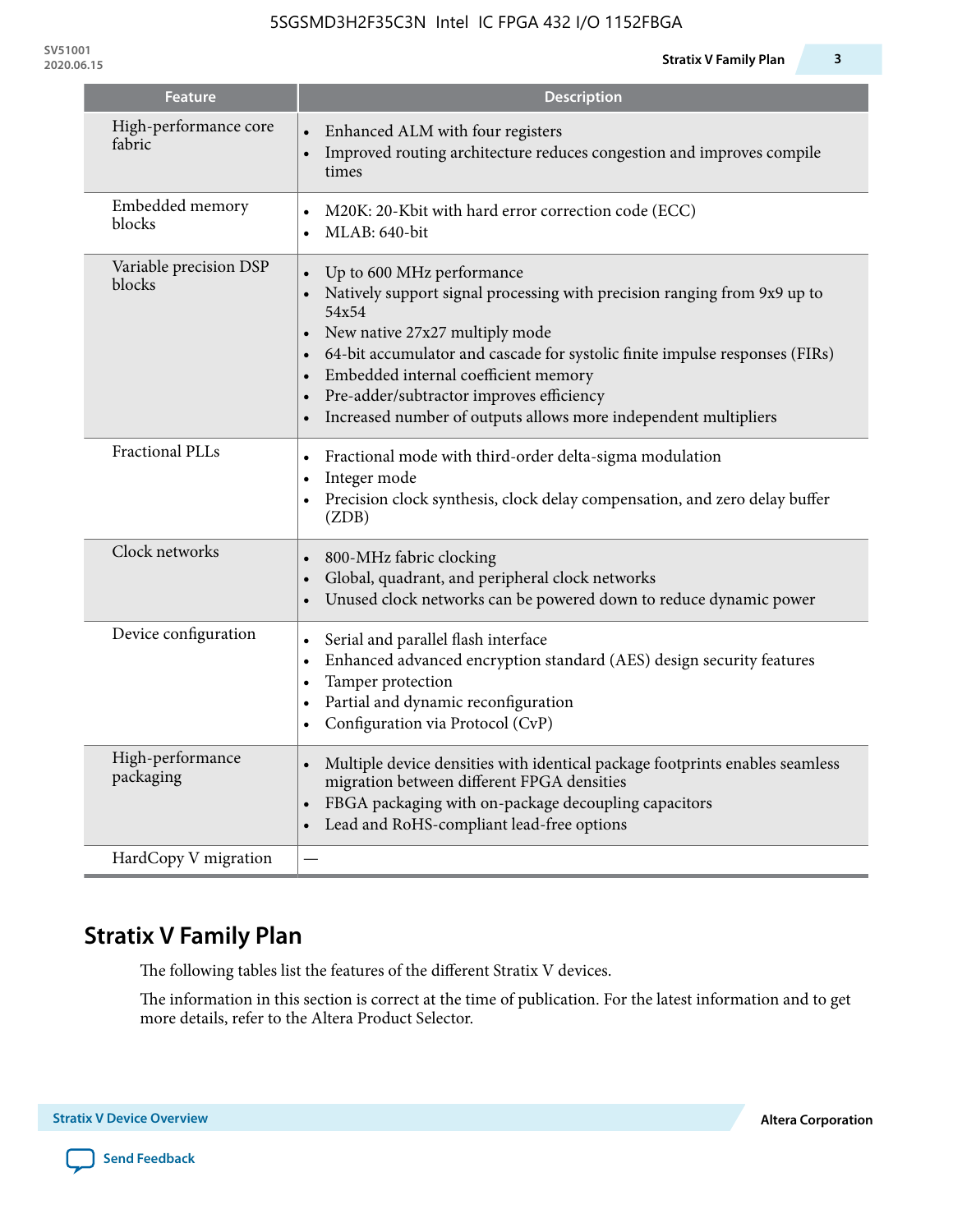### **Table 2: Stratix V GT Device Features**

| <b>Feature</b>                                                            | 5SGTC5         | 5SGTC7         |  |  |  |  |  |  |  |
|---------------------------------------------------------------------------|----------------|----------------|--|--|--|--|--|--|--|
| Logic Elements (K)                                                        | 425            | 622            |  |  |  |  |  |  |  |
| ALMs                                                                      | 160,400        | 234,720        |  |  |  |  |  |  |  |
| Registers (K)                                                             | 642            | 939            |  |  |  |  |  |  |  |
| 28.05/12.5-Gbps Transceivers                                              | 4/32           | 4/32           |  |  |  |  |  |  |  |
| PCIe hard IP Blocks                                                       | $\mathbf{1}$   | $\mathbf{1}$   |  |  |  |  |  |  |  |
| <b>Fractional PLLs</b>                                                    | 28             | 28             |  |  |  |  |  |  |  |
| M20K Memory Blocks                                                        | 2,304          | 2,560          |  |  |  |  |  |  |  |
| M20K Memory (MBits)                                                       | 45             | 50             |  |  |  |  |  |  |  |
| Variable Precision Multipliers (18x18)                                    | 512            | 512            |  |  |  |  |  |  |  |
| Variable Precision Multipliers (27x27)                                    | 256            | 256            |  |  |  |  |  |  |  |
| DDR3 SDRAM x72 DIMM Interfaces                                            | $\overline{4}$ | $\overline{4}$ |  |  |  |  |  |  |  |
| User I/Os <sup>(1)</sup> , Full-Duplex LVDS, 28.05/12.5-Gbps Transceivers |                |                |  |  |  |  |  |  |  |
| Package <sup>(2)(3)</sup>                                                 | 5SGTC5         | 5SGTC7         |  |  |  |  |  |  |  |
| KF40-F1517 <sup>(4)</sup><br>$(40$ mm $)$                                 | 600, 150, 36   | 600, 150, 36   |  |  |  |  |  |  |  |

**Altera Corporation** 



<sup>(1)</sup> The number of GPIOs does not include transceiver I/Os. In the Quartus II software, the number of user I/Os includes transceiver I/Os.

 $^{(2)}$  Packages are flipchip ball grid array (1.0-mm pitch).

<sup>(3)</sup> Each package row offers pin migration (common board footprint) for all devices in the row.

<sup>(4)</sup> Migration between select Stratix V GT devices and Stratix V GX devices is available. For more information, refer to **Table 6** and to *AN 644: Migration Between Stratix V GX and Stratix V GT Devices*.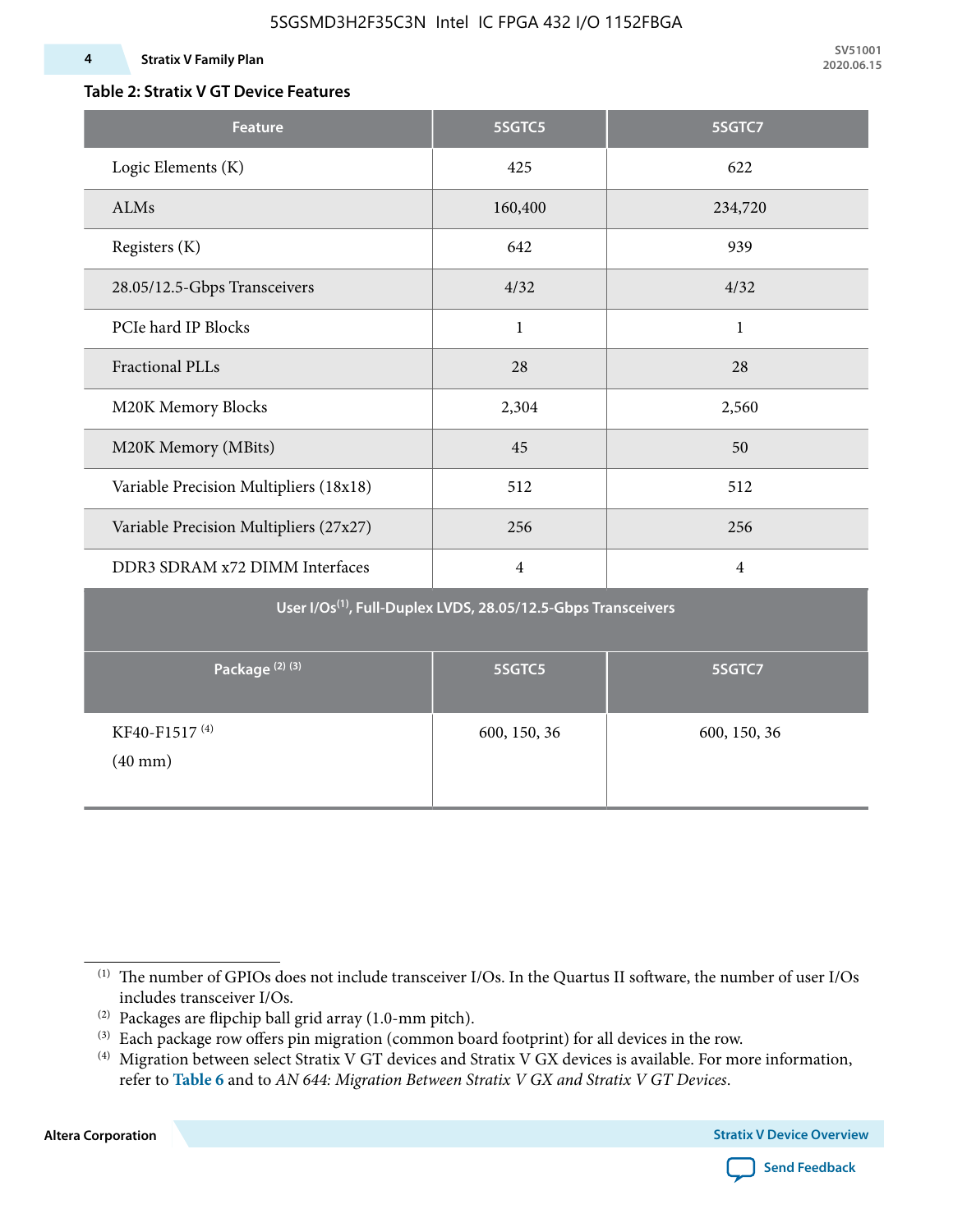#### **Table 3: Stratix V GX Device Features**

| <b>Features</b>                                                   | 5SGXA<br>3       | 5SGXA<br>4  | 5SGXA<br>5                 | 5SGXA<br>7                 | 5SGXA<br>9                 | 5SGXA<br>B                 | 5SGXB<br>5     | 5SGXB<br>$6\phantom{1}$ | 5SGXB<br>9     | 5SGXBB         |
|-------------------------------------------------------------------|------------------|-------------|----------------------------|----------------------------|----------------------------|----------------------------|----------------|-------------------------|----------------|----------------|
| Logic<br>Elements<br>(K)                                          | 340              | 420         | 490                        | 622                        | 840                        | 952                        | 490            | 597                     | 840            | 952            |
| ALMs                                                              | 128,300          | 158,500     | 185,000                    | 234,720                    | 317,000                    | 359,200                    | 185,000        | 225,400                 | 317,000        | 359,200        |
| Registers<br>(K)                                                  | 513              | 634         | 740                        | 939                        | 1,268                      | 1,437                      | 740            | 902                     | 1,268          | 1,437          |
| $14.1$ -Gbps<br>Transceive<br>rs                                  | 12, 24,<br>or 36 | 24 or<br>36 | 24, 36,<br>or 48           | 24, 36,<br>or 48           | 36 or<br>48                | 36 or<br>48                | 66             | 66                      | 66             | 66             |
| PCIe hard<br><b>IP Blocks</b>                                     | 1 or 2           | 1 or 2      | 1, 2, 0r<br>$\overline{4}$ | 1, 2, or<br>$\overline{4}$ | 1, 2, or<br>$\overline{4}$ | 1, 2, or<br>$\overline{4}$ | 1 or 4         | 1 or 4                  | 1 or 4         | 1 or 4         |
| Fractional<br>PLLs                                                | $20^{(5)}$       | 24          | 28                         | 28                         | 28                         | 28                         | 24             | 24                      | 32             | 32             |
| M20K<br>Memory<br><b>Blocks</b>                                   | 957              | 1,900       | 2,304                      | 2,560                      | 2,640                      | 2,640                      | 2,100          | 2,660                   | 2,640          | 2,640          |
| M20K<br>Memory<br>(MBits)                                         | 19               | 37          | 45                         | 50                         | 52                         | 52                         | 41             | 52                      | 52             | 52             |
| Variable<br>Precision<br>Multipliers<br>(18x18)                   | 512              | 512         | 512                        | 512                        | 704                        | 704                        | 798            | 798                     | 704            | 704            |
| Variable<br>Precision<br>Multipliers<br>(27x27)                   | 256              | 256         | 256                        | 256                        | 352                        | 352                        | 399            | 399                     | 352            | 352            |
| DDR <sub>3</sub><br><b>SDRAM</b><br>x72 DIMM<br>Interfaces<br>(6) | 6                | 6           | 6                          | 6                          | 6                          | 6                          | $\overline{4}$ | $\overline{4}$          | $\overline{4}$ | $\overline{4}$ |

 $^{\left(5\right)}$  The F1517 package contains 24 PLLs. The other packages with this device contain 20 PLLs.

(6) These are the maximum number of x72 interfaces available. The actual number of interfaces depends on the device package.

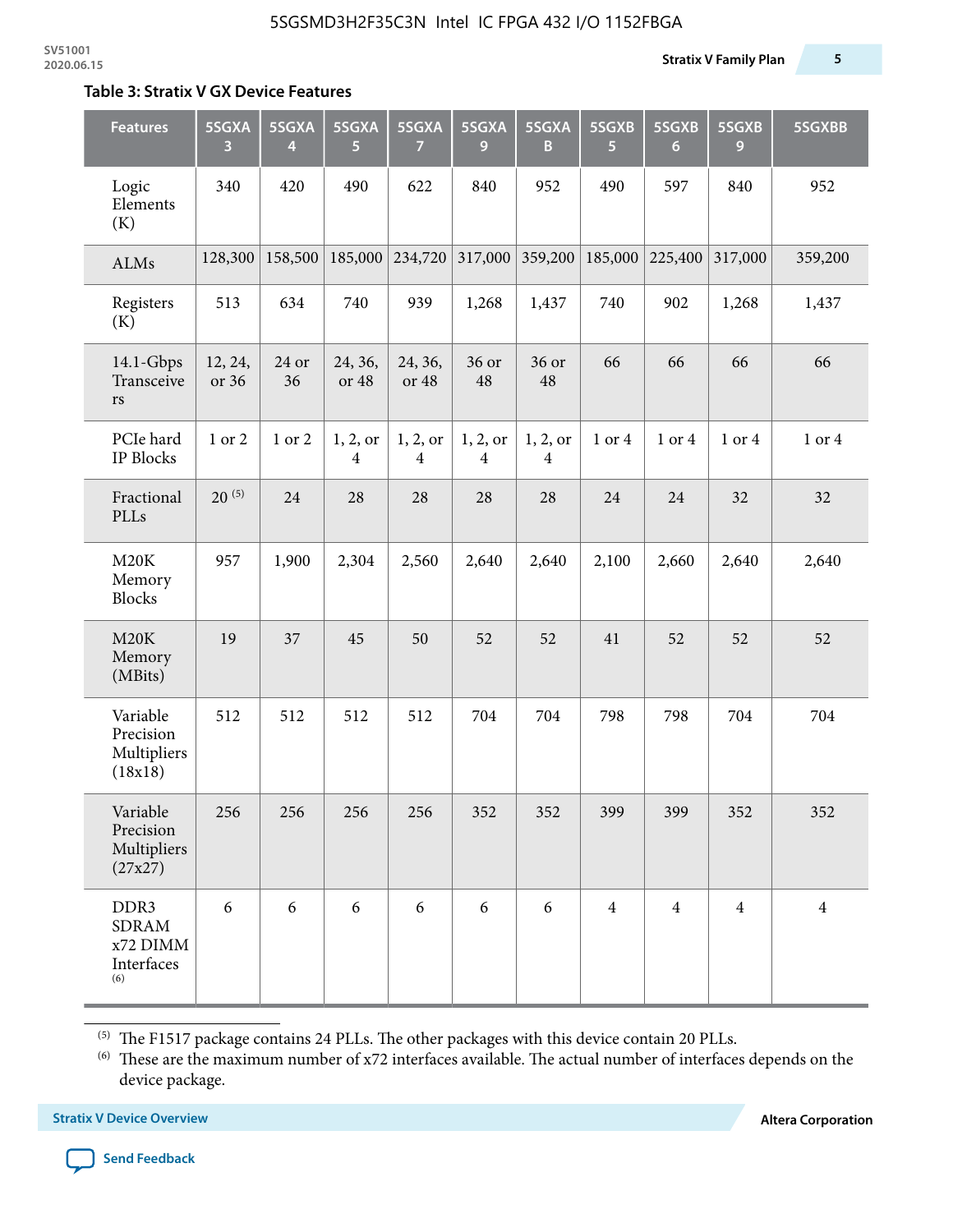#### **6 Stratix V Family Plan**

|                                                                                      | User I/Os <sup>(1)</sup> , Full-Duplex LVDS, 14.1-Gbps Transceivers |                 |                 |                 |                                 |                                 |                |                |        |        |  |
|--------------------------------------------------------------------------------------|---------------------------------------------------------------------|-----------------|-----------------|-----------------|---------------------------------|---------------------------------|----------------|----------------|--------|--------|--|
| Package <sup>(2)(3)</sup><br>$(7)$ (8)                                               | 5SGXA3                                                              |                 |                 |                 | 5SGXA9                          | 5SGXA<br>B.                     | 5SGXB5         | 5SGXB6         | 5SGXB9 | 5SGXBB |  |
| EH29-<br>H780<br>$(33$ mm $)$                                                        | 360, 90,<br>$12^{\text{H}}$                                         |                 |                 |                 |                                 |                                 |                |                |        |        |  |
| HF35-<br>$F1152^{(9)}$<br>$(35$ mm $)$                                               | 432,<br>108, 24                                                     | 552,<br>138, 24 | 552,<br>138, 24 | 552,<br>138, 24 |                                 |                                 |                |                |        |        |  |
| KF35-<br>F1152<br>$(35$ mm $)$                                                       | 432,<br>108, 36                                                     | 432,<br>108, 36 | 432,<br>108, 36 | 432,<br>108, 36 |                                 |                                 |                |                |        |        |  |
| KF40-<br>F1517<br>$(40$ mm $)$<br>KH40-<br>H1517 <sup>(9)</sup><br>$(45 \text{ mm})$ | 696,<br>174, 36                                                     | 696,<br>174, 36 | 696,<br>174, 36 | 696,<br>174, 36 | 696,<br>174,<br>36 <sup>H</sup> | 696,<br>174,<br>36 <sup>H</sup> |                |                |        |        |  |
| NF40-<br>F1517 <sup>(4)</sup><br>$(40$ mm $)$                                        |                                                                     |                 | 600,<br>150, 48 | 600,<br>150, 48 |                                 |                                 |                |                |        |        |  |
| RF40-<br>F1517<br>$(40$ mm $)$                                                       |                                                                     |                 |                 |                 |                                 |                                 | 432,<br>108,66 | 432,<br>108,66 |        |        |  |

**Altera Corporation** 



<sup>(7)</sup> LVDS counts are full duplex channels. Each full duplex channel is one transmitter (TX) pair plus one receiver (RX) pair.

<sup>(8)</sup> A superscript  $H$  after the number of transceivers indicates that this device is only available in a hybrid package. Hybrid packages are slightly larger than conventional FBGAs. Refer to Altera's packaging documentation for more information.

<sup>(9)</sup> Migration between select Stratix V GX devices and Stratix V GS devices is available. For more information, refer to **Table 6**.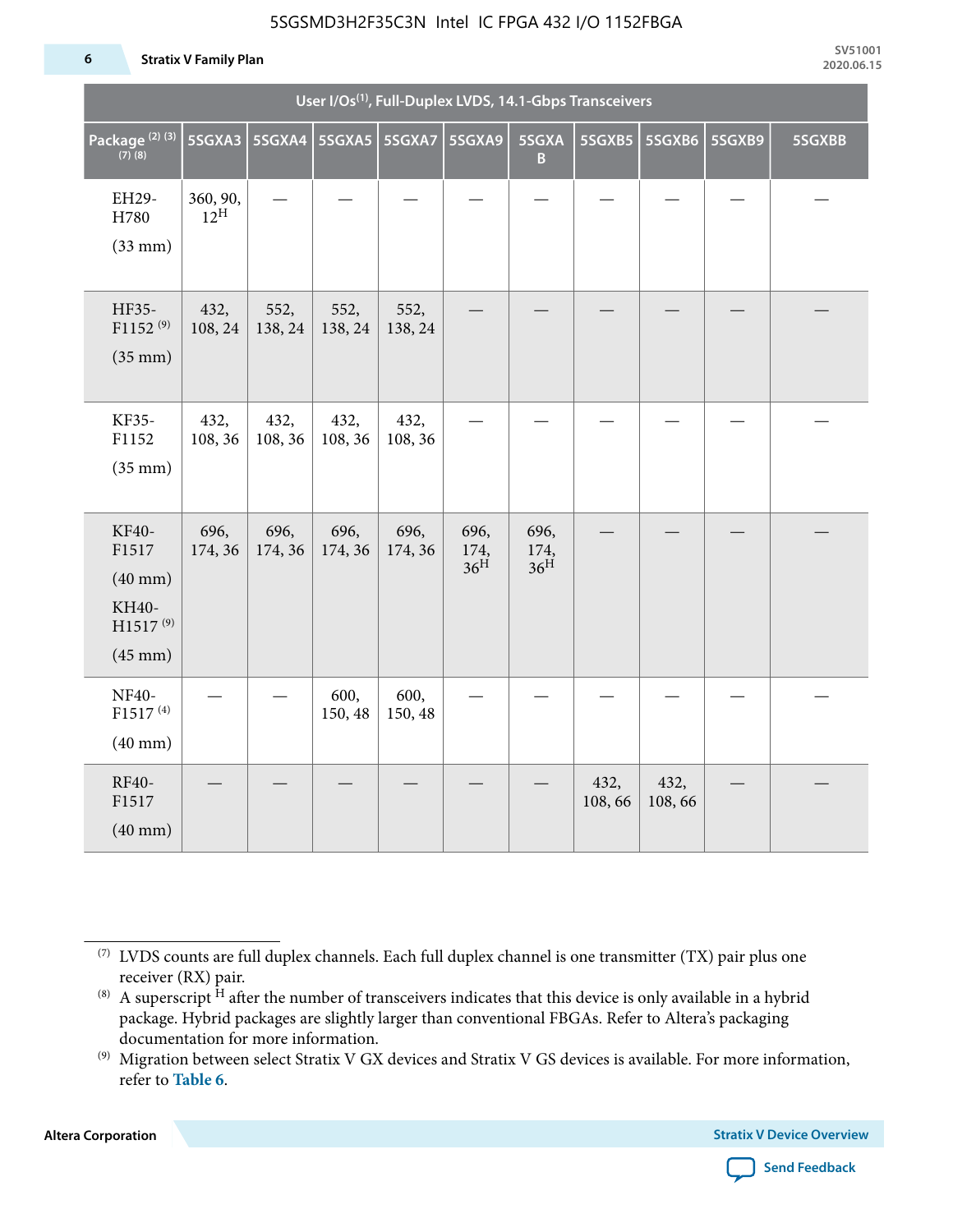|                                                           | User I/Os <sup>(1)</sup> , Full-Duplex LVDS, 14.1-Gbps Transceivers |  |                          |                 |                 |                 |                 |                |                                 |                           |  |  |
|-----------------------------------------------------------|---------------------------------------------------------------------|--|--------------------------|-----------------|-----------------|-----------------|-----------------|----------------|---------------------------------|---------------------------|--|--|
| Package <sup>(2)(3)</sup><br>$(7)$ $(8)$                  | 5SGXA3                                                              |  | 5SGXA4   5SGXA5   5SGXA7 |                 | 5SGXA9          | 5SGXA<br>B      | 5SGXB5          | 5SGXB6         | 5SGXB9                          | 5SGXBB                    |  |  |
| RF43-<br>F1760<br>(42.5)<br>mm)                           |                                                                     |  |                          |                 |                 |                 | 600,<br>150, 66 | 600,<br>150,66 |                                 |                           |  |  |
| RH43-<br>H1760<br>$(45 \text{ mm})$                       |                                                                     |  |                          |                 |                 |                 |                 |                | 600,<br>150,<br>66 <sup>H</sup> | 600, 150, 66 <sup>H</sup> |  |  |
| <b>NF45-</b><br>F1932 <sup>(9)</sup><br>$(45 \text{ mm})$ |                                                                     |  | 840,<br>210, 48          | 840,<br>210, 48 | 840,<br>210, 48 | 840,<br>210, 48 |                 |                |                                 |                           |  |  |

### **Table 4: Stratix V GS Device Features**

| <b>Features</b>                           | 5SGSD3       | 5SGSD4        | 5SGSD5       | 5SGSD6     | 5SGSD8         |
|-------------------------------------------|--------------|---------------|--------------|------------|----------------|
| Logic Elements (K)                        | 236          | 360           | 457          | 583        | 695            |
| ALMs                                      | 89,000       | 135,840       | 172,600      | 220,000    | 262,400        |
| Registers (K)                             | 356          | 543           | 690          | 880        | 1,050          |
| $14.1$ -Gbps<br>transceivers              | 12 or 24     | 12, 24, or 36 | 24 or 36     | 36 or 48   | 36 or 48       |
| PCIe hard IP<br>blocks                    | $\mathbf{1}$ | $\mathbf{1}$  | $\mathbf{1}$ | 1, 2, or 4 | $1, 2,$ or $4$ |
| <b>Fractional PLLs</b>                    | 20           | $20^{(5)}$    | 24           | 28         | 28             |
| M20K Memory<br><b>Blocks</b>              | 688          | 957           | 2,014        | 2,320      | 2,567          |
| M20K Memory<br>(MBits)                    | 13           | 19            | 39           | 45         | 50             |
| Variable Precision<br>Multipliers (18x18) | 1,200        | 2,088         | 3,180        | 3,550      | 3,926          |
| Variable Precision<br>Multipliers (27x27) | 600          | 1,044         | 1,590        | 1,775      | 1,963          |

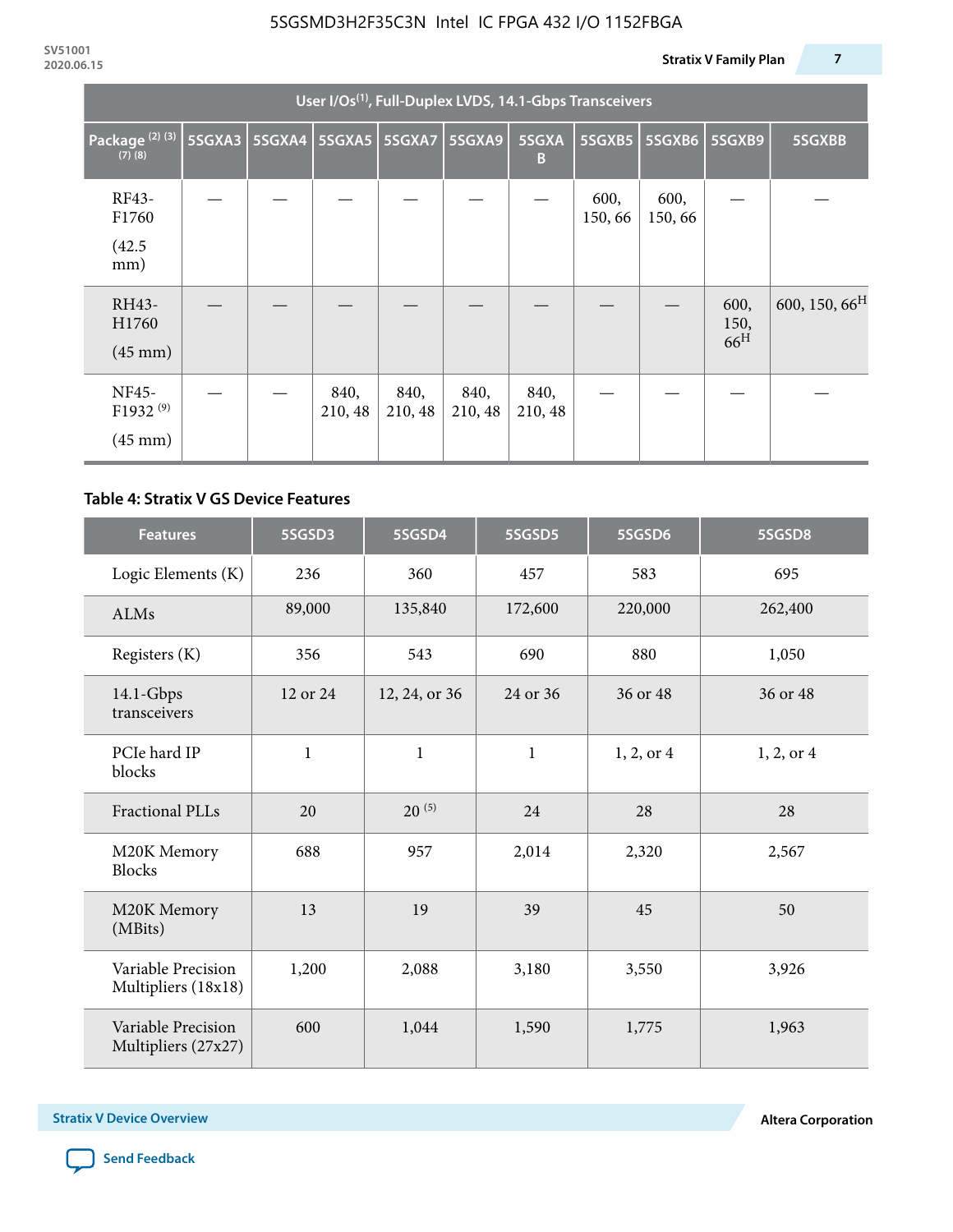**8 Stratix V Family Plan**

| <b>Features</b>                                                     | 5SGSD3                   | 5SGSD4          | 5SGSD5         | 5SGSD6       | 5SGSD8       |  |  |  |  |  |  |
|---------------------------------------------------------------------|--------------------------|-----------------|----------------|--------------|--------------|--|--|--|--|--|--|
| DDR3 SDRAM x72<br><b>DIMM</b> Interfaces                            | $\overline{2}$           | $\overline{4}$  | $\overline{4}$ | 6            | 6            |  |  |  |  |  |  |
| User I/Os <sup>(1)</sup> , Full-Duplex LVDS, 14.1-Gbps Transceivers |                          |                 |                |              |              |  |  |  |  |  |  |
| Package (2) (3) (7) (8)                                             | 5SGSD3                   | 5SGSD4          | 5SGSD5         | 5SGSD6       | 5SGSD8       |  |  |  |  |  |  |
| EH29-H780<br>$(33$ mm $)$                                           | $360, 90, 12^{\text{H}}$ | 360, 90, $12^H$ |                |              |              |  |  |  |  |  |  |
| HF35-F1152 <sup>(9)</sup><br>$(35 \text{ mm})$                      | 432, 108, 24             | 432, 108, 24    | 552, 138, 24   |              |              |  |  |  |  |  |  |
| KF40-F1517 <sup>(9)</sup><br>$(40 \text{ mm})$                      |                          | 696, 174, 36    | 696, 174, 36   | 696, 174, 36 | 696, 174, 36 |  |  |  |  |  |  |
| NF45-F1932 <sup>(9)</sup><br>$(45 \text{ mm})$                      |                          |                 |                | 840, 210, 48 | 840, 210, 48 |  |  |  |  |  |  |

### **Table 5: Stratix V E Device Features**

| <b>Features</b>                        | 5SEE9   | 5SEEB   |
|----------------------------------------|---------|---------|
| Logic Elements (K)                     | 840     | 952     |
| ALMs                                   | 317,000 | 359,200 |
| Registers (K)                          | 1,268   | 1,437   |
| <b>Fractional PLLs</b>                 | 28      | 28      |
| M20K Memory Blocks                     | 2,640   | 2,640   |
| M20K Memory (MBits)                    | 52      | 52      |
| Variable Precision Multipliers (18x18) | 704     | 704     |
| Variable Precision Multipliers (27x27) | 352     | 352     |
| DDR3 SDRAM x72 DIMM Interfaces         | 6       | 6       |

**Altera Corporation** 

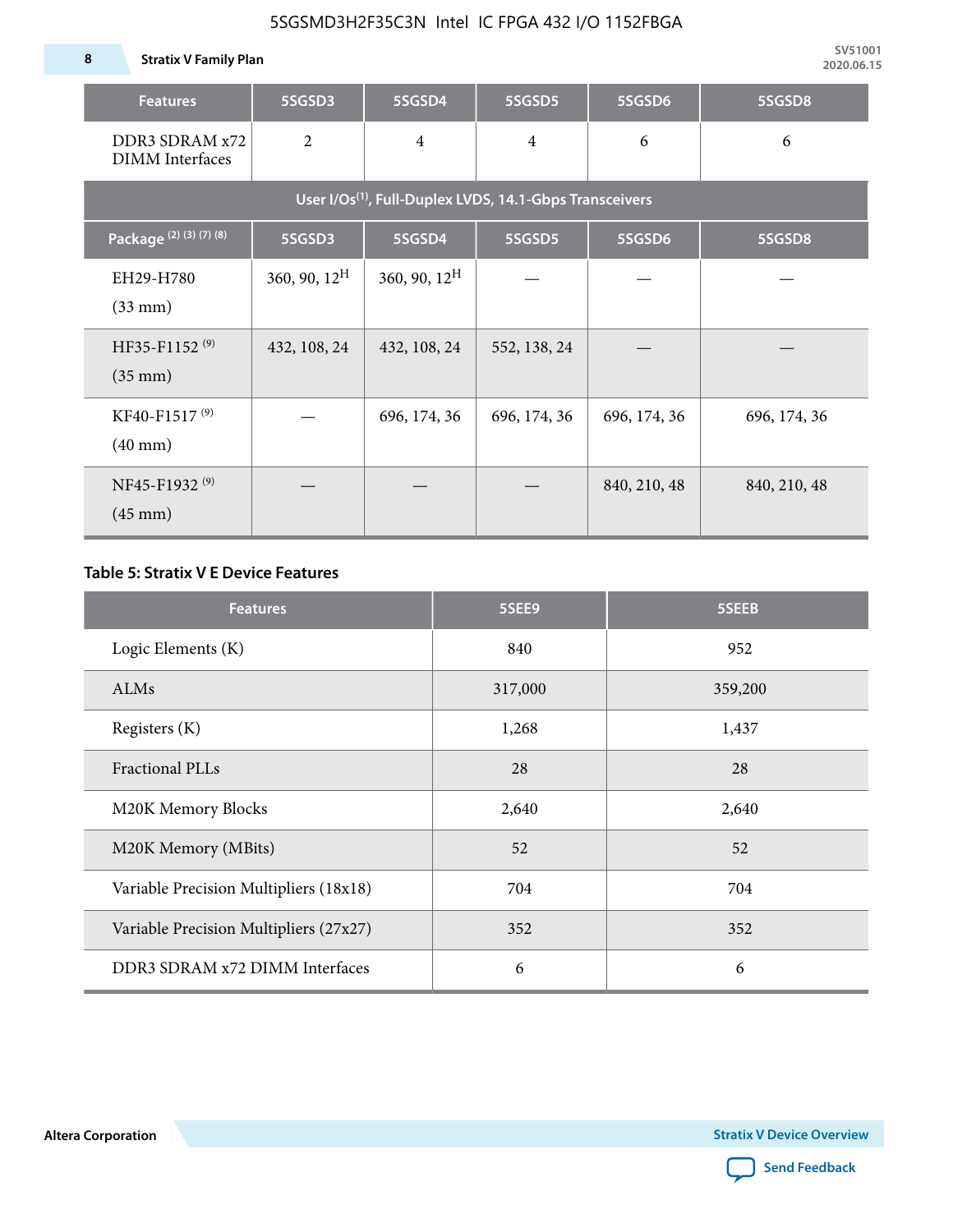| <b>JVJIUUI</b><br>2020.06.15 |                                                                     |                                             | <b>Stratix V Family Plan</b> | 9 |
|------------------------------|---------------------------------------------------------------------|---------------------------------------------|------------------------------|---|
|                              |                                                                     | User I/Os <sup>(1)</sup> , Full-Duplex LVDS |                              |   |
|                              | Package <sup>(2)</sup> <sup>(3)</sup> <sup>(7)</sup> <sup>(8)</sup> | 5SEE9                                       | 5SEEB                        |   |
|                              | H40-H1517<br>$(45 \text{ mm})$                                      | 696, $174^H$                                | 696, $174^H$                 |   |
|                              | F45-F1932<br>$(45 \text{ mm})$                                      | 840, 210                                    | 840, 210                     |   |

### **Table 6: Device Migration List Across All Stratix V Device Variants**

|                             |               | Package                            |                |                                           |                                                           |                |               |                |                                    |               |                |
|-----------------------------|---------------|------------------------------------|----------------|-------------------------------------------|-----------------------------------------------------------|----------------|---------------|----------------|------------------------------------|---------------|----------------|
|                             | EH29-<br>H780 | HF35-<br>F1152 <sup>(</sup><br>10) | KF35-<br>F1152 | KF40-<br>F1517/<br>KH40-<br>H1517<br>(11) | NF40/<br><b>KF40-</b><br>F1517 <sup>(1</sup><br>$2)$ (13) | RF40-<br>F1517 | H40-<br>H1517 | RF43-<br>F1760 | NF45-<br>F1932 <sup>(</sup><br>11) | F45-<br>F1932 | RH43-<br>H1760 |
| <b>Stratix V GX devices</b> |               |                                    |                |                                           |                                                           |                |               |                |                                    |               |                |
| A3                          | Yes           | Yes                                | Yes            | Yes                                       |                                                           |                |               |                |                                    |               |                |
| A4                          |               | Yes                                | Yes            | Yes                                       |                                                           |                |               |                |                                    |               |                |
| A <sub>5</sub>              |               | Yes                                | Yes            | Yes                                       | Yes                                                       |                |               |                | Yes                                |               |                |
| A7                          |               | Yes                                | Yes            | Yes                                       | Yes                                                       |                |               |                | Yes                                |               |                |
| A <sub>9</sub>              |               |                                    |                | Yes                                       |                                                           |                |               |                | Yes                                |               |                |
| AB                          |               |                                    |                | Yes                                       |                                                           |                |               |                | Yes                                |               |                |
| B <sub>5</sub>              |               |                                    |                |                                           |                                                           | Yes            |               | Yes            |                                    |               |                |
| B <sub>6</sub>              |               |                                    |                |                                           |                                                           | Yes            |               | Yes            |                                    |               |                |
| <b>B9</b>                   |               |                                    |                |                                           |                                                           |                |               |                |                                    |               | Yes            |
| <b>BB</b>                   |               |                                    |                |                                           |                                                           |                |               |                |                                    |               | Yes            |

 $(10)$  All devices in this column are in the HF35 package and have twenty-four 14.1-Gbps transceivers.



<sup>(11)</sup> Different devices within this column have small differences in the overall package height. When multiple Stratix V devices with different package heights are placed on a single board, a single-piece heatsink may not cover the devices evenly. Refer to *AN 670: Thermal Solutions to Address Height Variation in Stratix V Packages*.

<sup>(12)</sup> The 5SGTC5/7 devices in the KF40 package have four 28.05-Gbps transceivers and thirty-two 12.5-Gbps transceivers. Other devices in this column are in the NF40 package and have forty-eight 14.1-Gbps transceivers.

<sup>(13)</sup> For more information, refer to *AN 644: Migration Between Stratix V GX and Stratix V GT Devices*.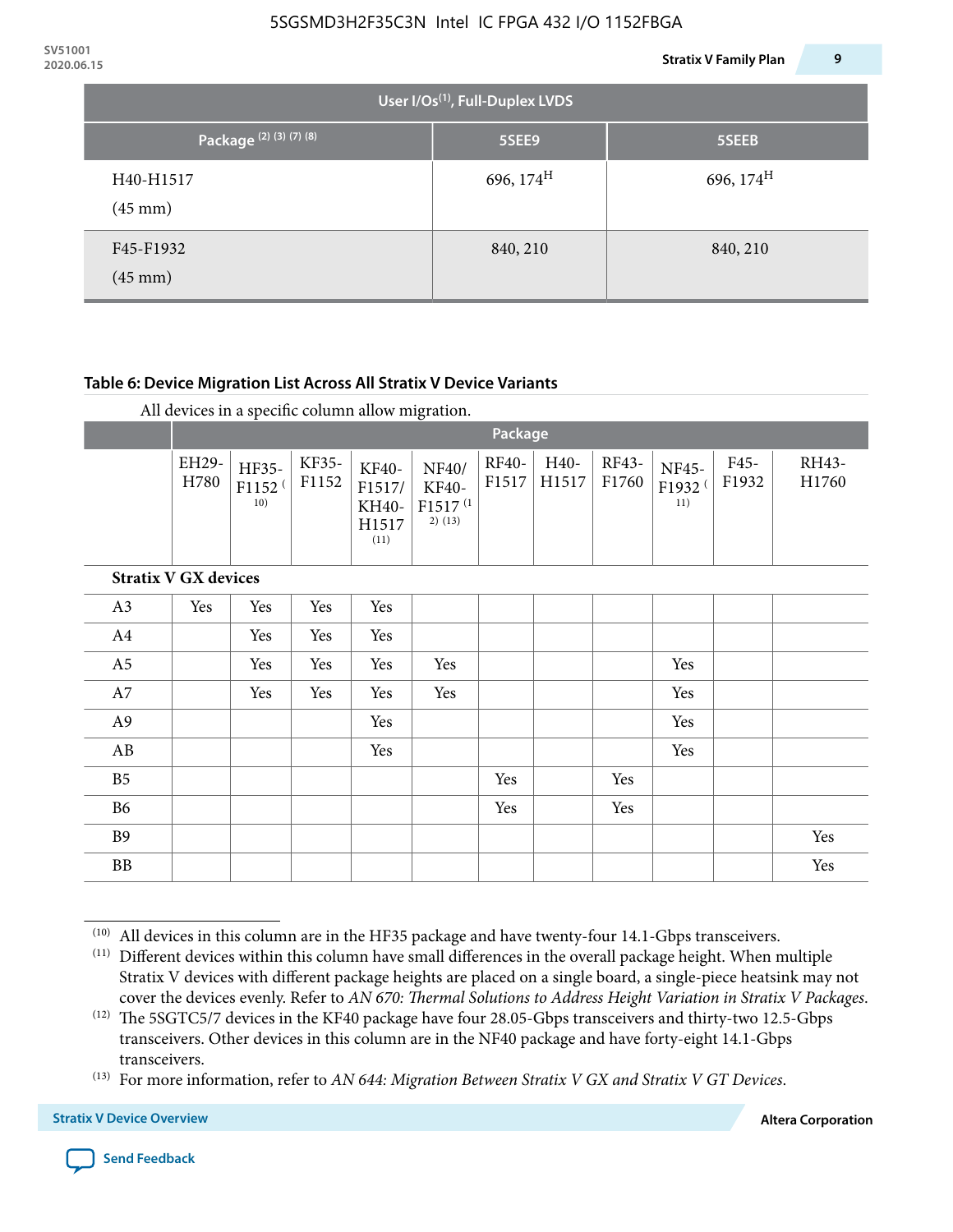#### **10 Low-Power Serial Transceivers**

**Package**

| C <sub>5</sub>             |                             |     |  |     | Yes |  |     |     |     |  |
|----------------------------|-----------------------------|-----|--|-----|-----|--|-----|-----|-----|--|
| C7                         |                             |     |  |     | Yes |  |     |     |     |  |
|                            | <b>Stratix V GS devices</b> |     |  |     |     |  |     |     |     |  |
| D3                         | Yes                         | Yes |  |     |     |  |     |     |     |  |
| D <sub>4</sub>             | Yes                         | Yes |  | Yes |     |  |     |     |     |  |
| D <sub>5</sub>             |                             | Yes |  | Yes |     |  |     |     |     |  |
| D <sub>6</sub>             |                             |     |  | Yes |     |  |     | Yes |     |  |
| D <sub>8</sub>             |                             |     |  | Yes |     |  |     | Yes |     |  |
| <b>Stratix V E devices</b> |                             |     |  |     |     |  |     |     |     |  |
| E <sub>9</sub>             |                             |     |  |     |     |  | Yes |     | Yes |  |
| EB                         |                             |     |  |     |     |  | Yes |     | Yes |  |

**Note:** To verify the pin migration compatibility, use the Pin Migration View window in the Quartus II software Pin Planner.

#### **Related Information**

• **[Altera Product Selector](http://www.altera.com/products/selector/psg-selector.html#)**

Provides the latest information about Altera products.

- **[For more information about verifying the pin migration compatibility, refer to the I/O](http://www.altera.com/literature/hb/qts/qts_qii52013.pdf) [Management chapter in volume 2 of the Quartus II Handbook.](http://www.altera.com/literature/hb/qts/qts_qii52013.pdf)**
- **[For full package details, refer to the Package information datasheet for Altera devices.](http://www.altera.com/support/devices/packaging/specifications/pkg-pin/spe-index.jsp)**
- **[AN 644: Migration Between Stratix V GX and Stratix V GT Devices](http://www.altera.com/literature/an/an644.pdf)**
- **[AN 670: Thermal Solutions to Address Height Variation in Stratix V Packages](http://www.altera.com/literature/an/an670.pdf)**

### **Low-Power Serial Transceivers**

Stratix V FPGAs deliver the industry's most flexible transceivers with the highest bandwidth from 600 Mbps to 28.05 Gbps, low bit error ratio (BER), and low power. Stratix V transceivers have many enhancements to improve flexibility and robustness. These enhancements include robust analog receiver clock and data recovery (CDR), advanced pre-emphasis, and equalization. In addition, each channel provides full featured embedded PCS hard IP to simplify the design, lower the power, and save valuable core resources.

Stratix V transceivers are compliant with a wide range of standard protocols and data rates and are equipped with a variety of signal conditioning features to support backplane, optical module, and chip-tochip applications.

Stratix V transceivers are located on the left and right sides of the device, as shown in the figure below. The transceivers are isolated from the rest of the chip to prevent core and I/O noise from coupling into the transceivers, thereby ensuring optimal signal integrity. The transceiver channels consist of the physical medium attachment (PMA), PCS, and high-speed clock networks. You can also configure unused transceiver PMA channels as additional transmitter PLLs.

**Altera Corporation Stratix V Device Overview**

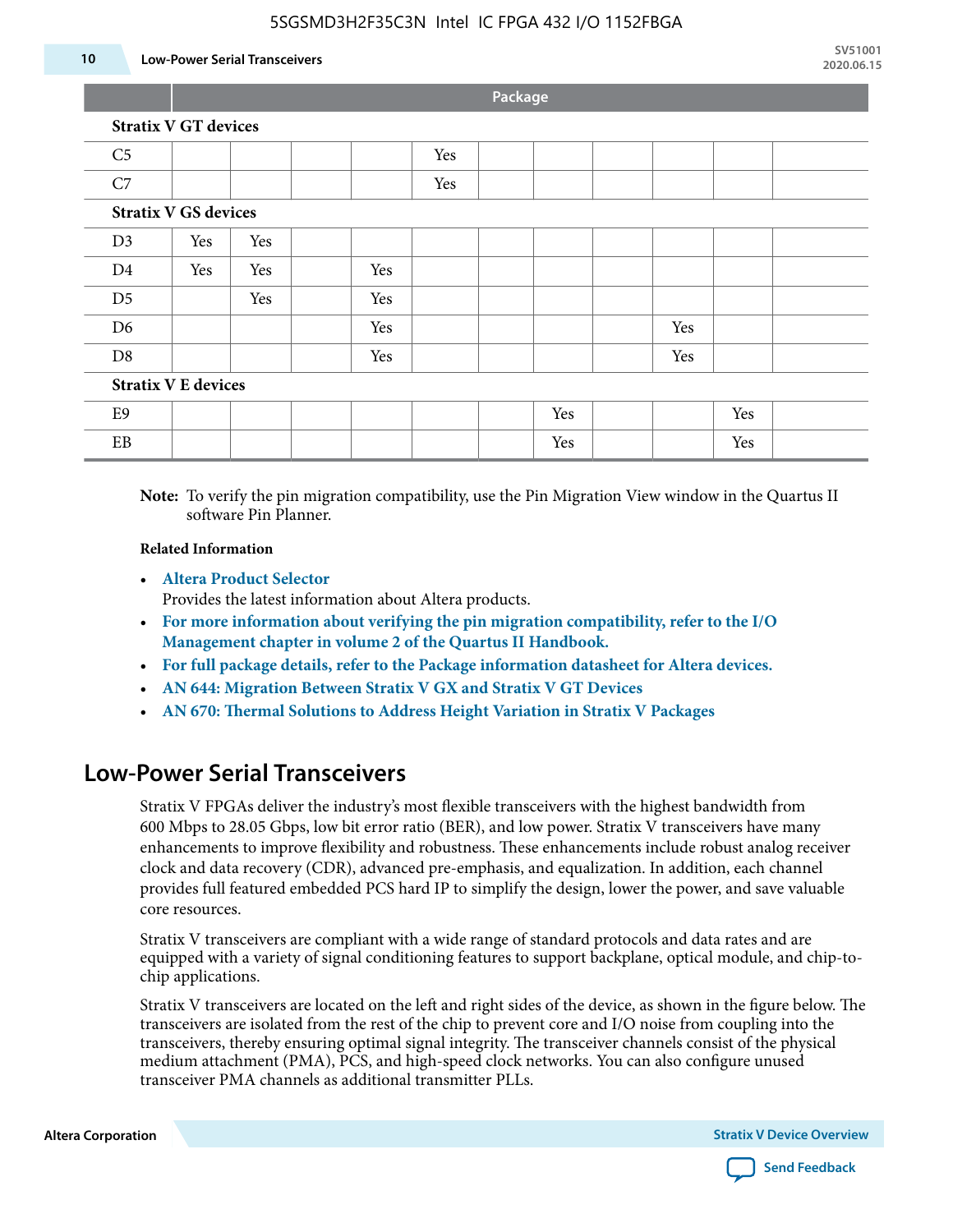#### **Figure 1: Stratix V GT, GX, and GS Device Chip View**

This figure represents one variant of a Stratix V device with transceivers. Other variants may have a different floorplan than the one shown here.



(1) You can use the unused transceiver channels as additional transceiver transmitter PLLs.

The following table lists the PMA features for the Stratix V transceivers.

#### **Table 7: Transceiver PMA Features**

| <b>Feature</b>        | <b>Capability</b>                                                                              |
|-----------------------|------------------------------------------------------------------------------------------------|
| Chip-to-chip support  | 28.05 Gbps and 12.5 Gbps (Stratix V GT devices) and<br>14.1 Gbps (Stratix V GX and GS devices) |
| Backplane support     | 12.5 Gbps (Stratix V GX, GS, and GT devices)                                                   |
| Cable driving support | PCIe cable and eSATA applications                                                              |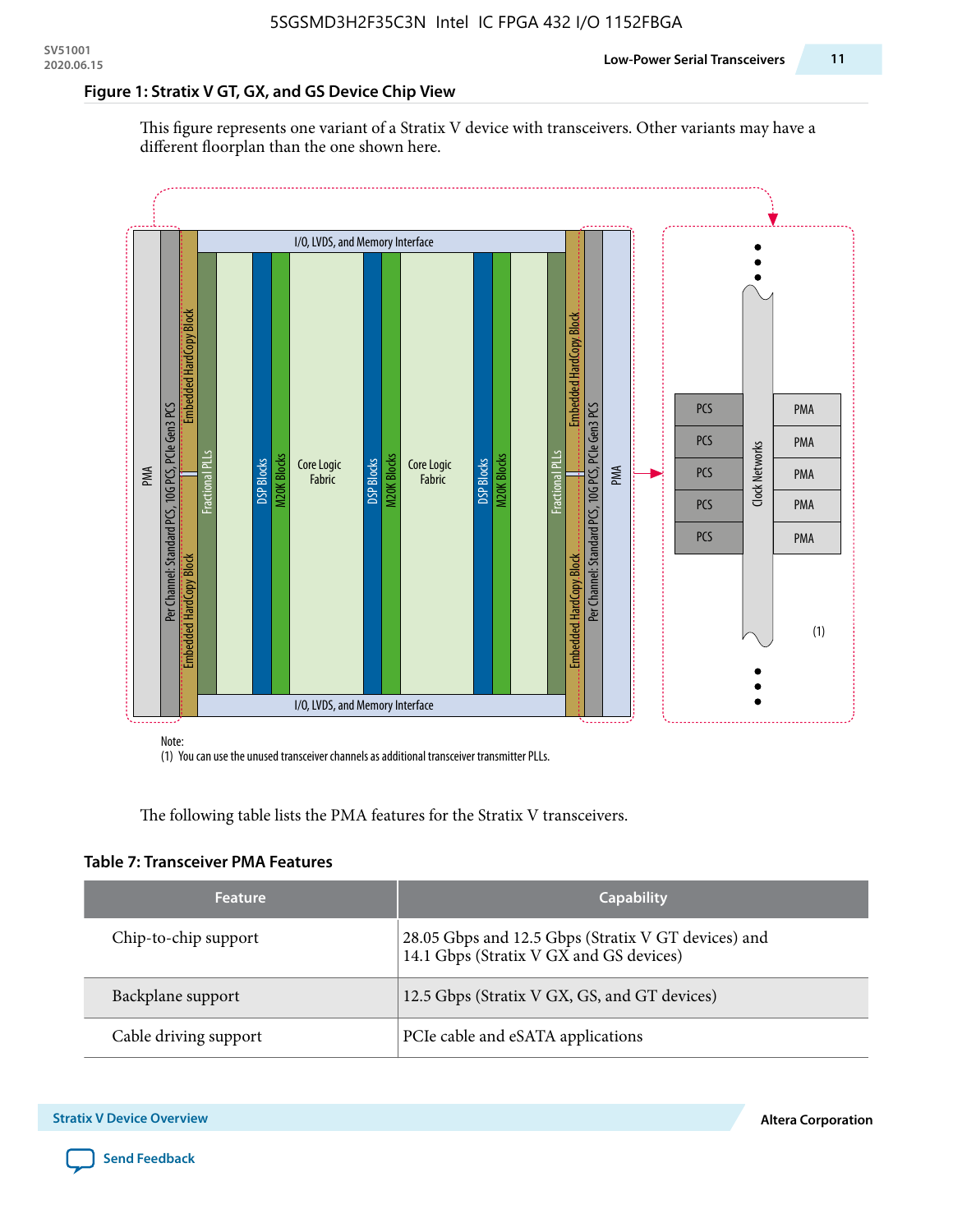**12 Low-Power Serial Transceivers**

| Feature                                             | <b>Capability</b>                                                                                                                                                         |
|-----------------------------------------------------|---------------------------------------------------------------------------------------------------------------------------------------------------------------------------|
| Optical module support with EDC                     | 10G Form-factor Pluggable (XFP), Small Form-factor Pluggable<br>(SFP+), Quad Small Form-factor Pluggable (QSFP), CXP, 100G<br>Pluggable (CFP), 100G Form-factor Pluggable |
| Continuous Time Linear Equalization<br>(CTLE)       | Receiver 4-stage linear equalization to support high-attenuation<br>channels                                                                                              |
| Decision Feedback Equalization (DFE)                | Receiver 5-tap digital equalizer to minimize losses and crosstalk                                                                                                         |
| Adaptive equalization (AEQ)                         | Adaptive engine to automatically adjust equalization to<br>compensate for changes over time                                                                               |
| PLL-based clock recovery                            | Superior jitter tolerance versus phase interpolation techniques                                                                                                           |
| Programmable deserialization and word<br>alignment  | Flexible deserialization width and configurable word alignment<br>patterns                                                                                                |
| Transmitter equalization (pre-emphasis)             | Transmitter driver 4-tap pre-emphasis and de-emphasis for<br>protocol compliance under lossy conditions                                                                   |
| Ring and LC oscillator transmitter PLLs             | Choice of transmitter PLLs per channel, optimized for specific<br>protocols and applications                                                                              |
| On-chip instrumentation (EyeQ data-<br>eye monitor) | Allows non-intrusive on-chip monitoring of both width and<br>height of the data eye                                                                                       |
| Dynamic reconfiguration                             | Allows reconfiguration of single channels without affecting<br>operation of other channels                                                                                |
| Protocol support                                    | Compliance with over 50 industry standard protocols in the<br>range of 600 Mbps to 28.05 Gbps                                                                             |

The Stratix V core logic connects to the PCS through an 8-, 10-, 16-, 20-, 32-, 40-, 64-, or 66-bit interface, depending on the transceiver data rate and protocol. Stratix V devices contain PCS hard IP to support PCIe Gen3, Gen2, Gen1, Interlaken, 10GE, XAUI, GbE, SRIO, CPRI, and GPON protocols. All other standard and proprietary protocols are supported through the transceiver PCS hard IP. The following table lists the transceiver PCS features.

#### **Table 8: Transceiver PCS Features**

| <b>Protocol</b> | Data Rates (Gbps)     | <b>Transmitter Data Path</b>                                                                  | <b>Receiver Data Path</b>                                                                                  |
|-----------------|-----------------------|-----------------------------------------------------------------------------------------------|------------------------------------------------------------------------------------------------------------|
| Custom PHY      | $0.6 \text{ to } 8.5$ | Phase compensation FIFO, byte<br>serializer, 8B/10B encoder,<br>bit-slip, and channel bonding | Word aligner, de-skew FIFO,<br>rate match FIFO, 8B/10B<br>decoder, byte deserializer, and<br>byte ordering |

**Altera Corporation** 

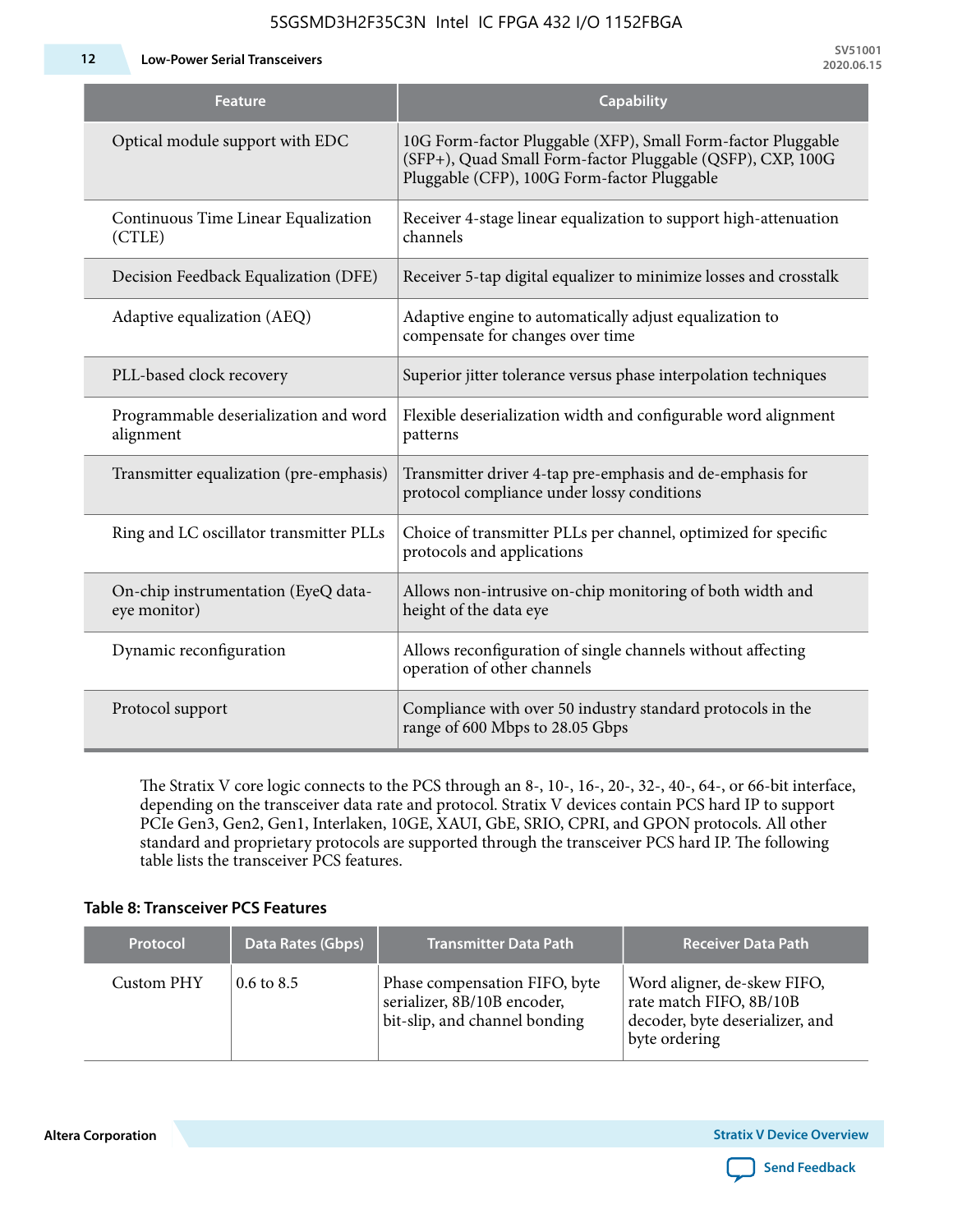**SV51001**

#### **2020.06.15 PCIe Gen3, Gen2, and Gen1 Hard IP (Embedded HardCopy Block) 13**

| Protocol                         | Data Rates (Gbps) | <b>Transmitter Data Path</b>                                                                   | <b>Receiver Data Path</b>                                                                                                               |  |  |
|----------------------------------|-------------------|------------------------------------------------------------------------------------------------|-----------------------------------------------------------------------------------------------------------------------------------------|--|--|
| Custom 10G<br>PHY                | 9.98 to 14.1      | TX FIFO, gear box, and bit-slip                                                                | RX FIFO and gear box                                                                                                                    |  |  |
| x1, x4, x8 PCIe<br>Gen1 and Gen2 | 2.5 and 5.0       | Same as custom PHY plus PIPE<br>2.0 interface to core logic                                    | Same as custom PHY plus<br>PIPE 2.0 interface to core logic                                                                             |  |  |
| x1, x4, x8 PCIe<br>Gen3          | 8                 | Phase compensation FIFO,<br>encoder, scrambler, gear box, and<br>bit-slip                      | Block synchronization, rate<br>match FIFO, decoder,<br>de-scrambler, and phase<br>compensation FIFO                                     |  |  |
| 10G Ethernet                     | 10.3125           | TX FIFO, 64/66 encoder,<br>scrambler, and gear box                                             | RX FIFO, 64/66 decoder,<br>de-scrambler, block synchro-<br>nization, and gear box                                                       |  |  |
| Interlaken                       | 4.9 to 14.1       | TX FIFO, frame generator,<br>CRC-32 generator, scrambler,<br>disparity generator, and gear box | RX FIFO, frame generator,<br>CRC-32 checker, frame<br>decoder, descrambler,<br>disparity checker, block<br>synchronization, and gearbox |  |  |
| OTN 40 and                       | $(4+1)$ x 11.3    | TX FIFO, channel bonding, and                                                                  | RX FIFO, lane deskew, and                                                                                                               |  |  |
| 100                              | $(10+1)$ x 11.3   | byte serializer                                                                                | byte de-serializer                                                                                                                      |  |  |
| GbE                              | 1.25              | Same as custom PHY plus GbE<br>state machine                                                   | Same as custom PHY plus<br>GbE state machine                                                                                            |  |  |
| XAUI                             | 3.125 to 4.25     | Same as custom PHY plus XAUI<br>state machine for bonding four<br>channels                     | Same as custom PHY plus<br>XAUI state machine for re-<br>aligning four channels                                                         |  |  |
| <b>SRIO</b>                      | 1.25 to 6.25      | Same as custom PHY plus SRIO<br>V2.1 compliant x2 and x4 channel<br>bonding                    | Same as custom PHY plus<br>SRIO V2.1 compliant x2 and<br>x4 deskew state machine                                                        |  |  |
| <b>CPRI</b>                      | 0.6144 to 9.83    | Same as custom PHY plus TX<br>deterministic latency                                            | Same as custom PHY plus RX<br>deterministic latency                                                                                     |  |  |
| <b>GPON</b>                      | 1.25, 2.5, and 10 | Same as custom PHY                                                                             | Same as custom PHY                                                                                                                      |  |  |

# **PCIe Gen3, Gen2, and Gen1 Hard IP (Embedded HardCopy Block)**

Stratix V devices have PCIe hard IP designed for performance, ease-of-use, and increased functionality. The PCIe hard IP consists of the PCS, data link, and transaction layers. The PCIe hard IP supports Gen3, Gen2, and Gen1 end point and root port up to x8 lane configurations.

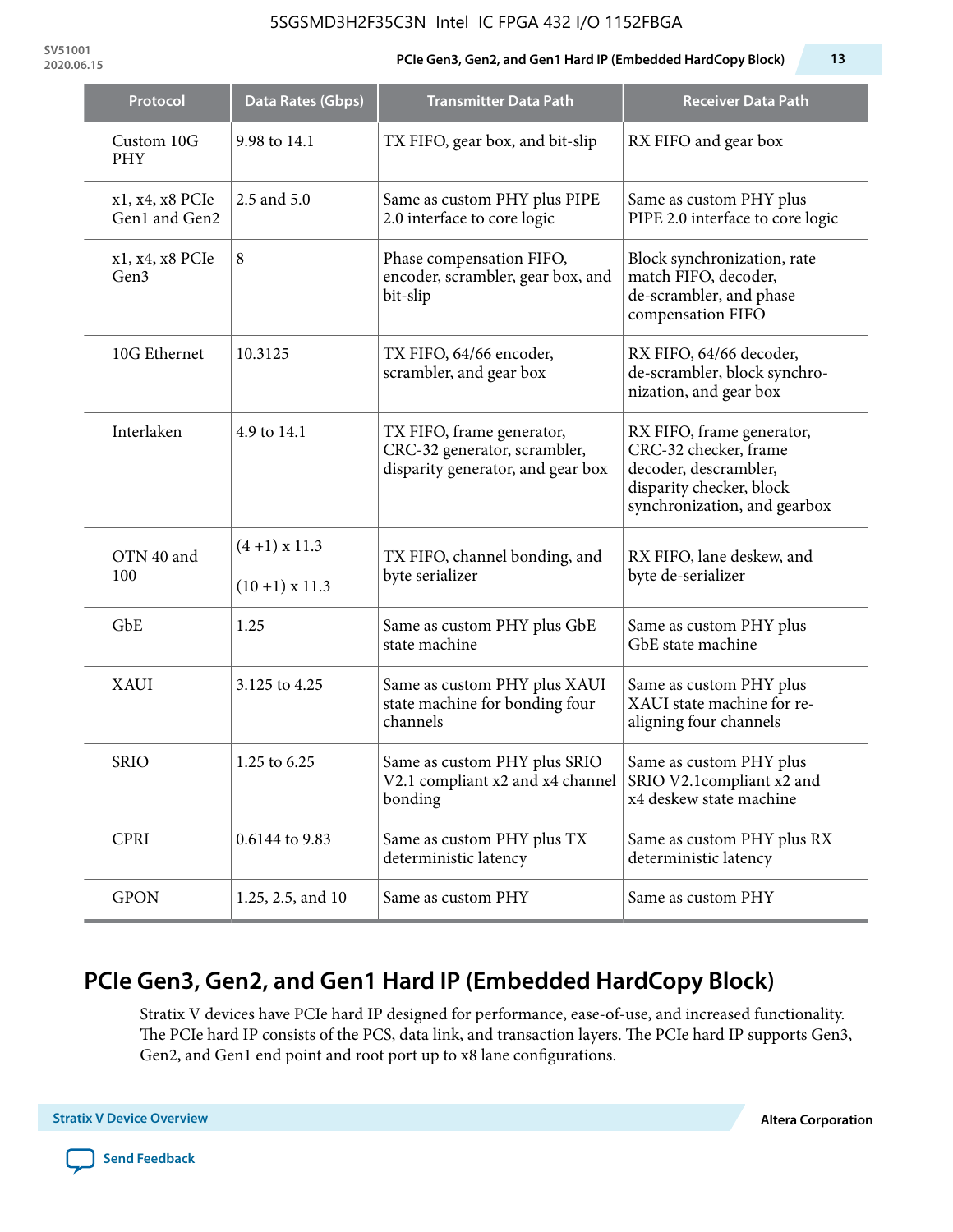#### **14 External Memory and GPIO**

The Stratix V PCIe hard IP operates independently from the core logic, which allows the PCIe link to wake up and complete link training in less than 100 ms while the Stratix V device completes loading the programming file for the rest of the FPGA. The PCIe hard IP also provides added functionality, which helps support emerging features such as Single Root I/O Virtualization (SR-IOV) or optional protocol extensions. In addition, the Stratix V device PCIe hard IP has improved end-to-end data path protection using ECC and enables device CvP.

In all Stratix V devices, the primary PCIe hard IP that supports CvP is always in the bottom left corner of the device (IOBANK\_B0L) when viewing the die from the top.

### **External Memory and GPIO**

Each Stratix V I/O block has a hard FIFO that improves the resynchronization margin as data is transferred from the external memory to the FPGA.

The hard FIFO also lowers PHY latency, resulting in higher random access performance. GPIOs include on-chip dynamic termination to reduce the number of external components and minimize reflections. On-package decoupling capacitors suppress noise on the power lines, which reduce noise coupling into the I/Os. Memory banks are isolated to prevent core noise from coupling to the output, thus reducing jitter and providing optimal signal integrity.

The external memory interface block uses advanced calibration algorithms to compensate for process, voltage and temperature (PVT) variations in the FPGA and external memory components. The advanced algorithms ensure maximum bandwidth and a robust timing margin across all conditions. Stratix V devices deliver a complete memory solution with the High Performance Memory Controller II (HPMC II) and UniPHY MegaCore® IP that simplifies a design for today's advanced memory modules. The following table lists external memory interface block performance.

| Interface         | Performance (MHz) |
|-------------------|-------------------|
| DDR3              | 933               |
| DDR <sub>2</sub>  | 400               |
| QDR II            | 350               |
| $QDR II+$         | 550               |
| <b>RLDRAM II</b>  | 533               |
| <b>RLDRAM III</b> | 800               |

#### **Table 9: External Memory Interface Performance**

The specifications listed in this table are performance targets. For a current achievable performance, use the *External Memory Interface Spec Estimator*.

#### **Related Information**

**[External Memory Interface Spec Estimator](http://www.altera.com/technology/memory/estimator/mem-emif-index.html)**

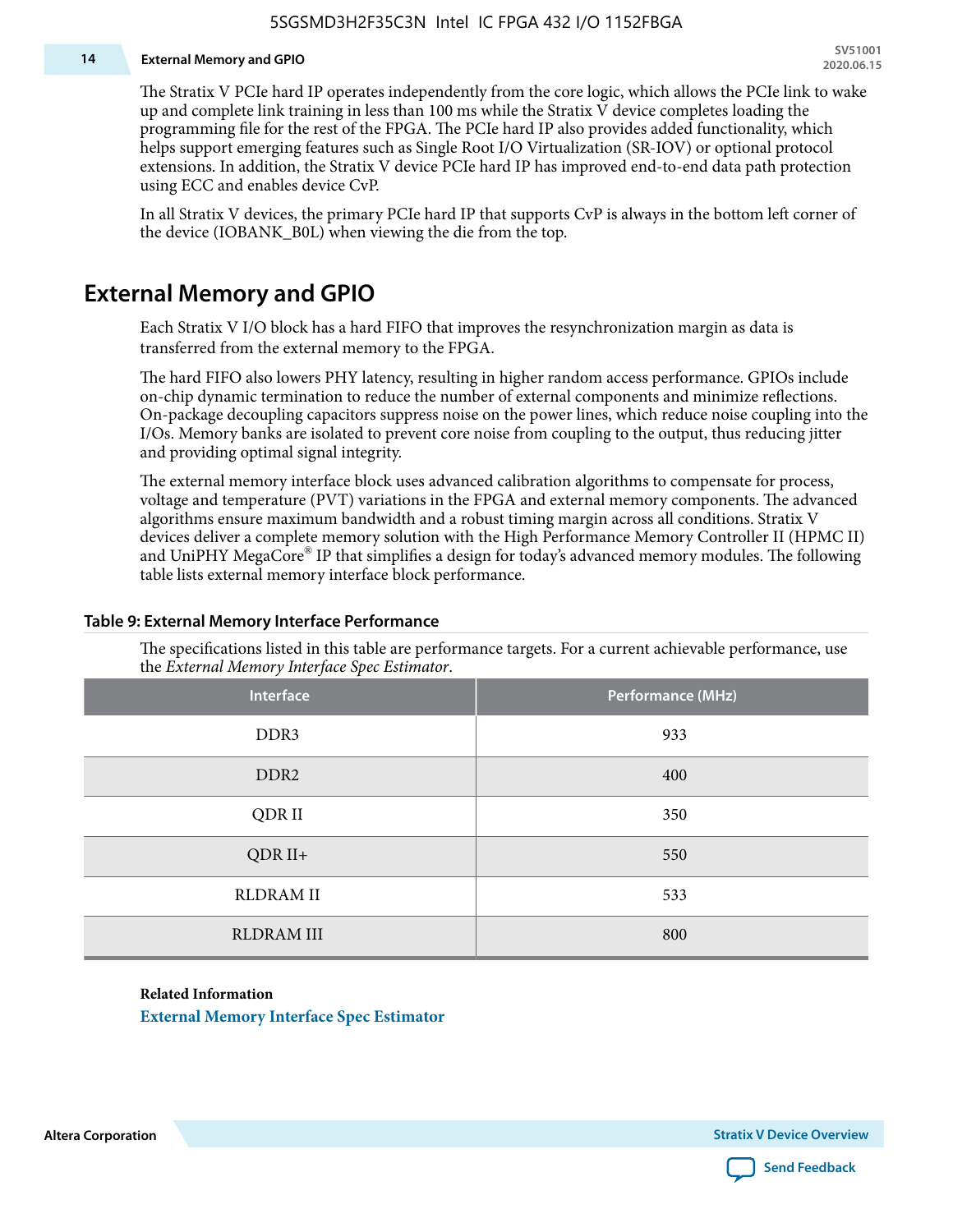# **Adaptive Logic Module**

Stratix V devices use an improved ALM to implement logic functions more efficiently. The Stratix V ALM has eight inputs with a fracturable look-up table (LUT), two dedicated embedded adders, and four dedicated registers.

The Stratix V ALM has the following enhancements:

- Packs 6% more logic when compared with the ALM found in Stratix IV devices.
- Implements select 7-input LUT-based functions, all 6-input logic functions, and two independent functions consisting of smaller LUT sizes (such as two independent 4-input LUTs) to optimize core usage.
- Adds more registers (four registers per 8-input fracturable LUT). More registers allow Stratix V devices to maximize core performance at a higher core logic usage and provides easier timing closure for register-rich and heavily pipelined designs.

The Quartus II software leverages the Stratix V ALM logic structure to deliver the highest performance, optimal logic usage, and lowest compile times. The Quartus II software simplifies design re-use because it automatically maps legacy Stratix designs into the new Stratix V ALM architecture.

# **Clocking**

The Stratix V device core clock network is designed to support 800-MHz fabric operations and 1,066-MHz and 1,600-Mbps external memory interfaces.

The clock network architecture is based on Altera's proven global, quadrant, and peripheral clock structure, which is supported by dedicated clock input pins and fractional clock synthesis PLLs. The Quartus II software identifies all unused sections of the clock network and powers them down, which reduces power consumption.

# **Fractional PLL**

Stratix V devices contain up to 32 fractional PLLs.

You can use the fractional PLLs to reduce both the number of oscillators required on the board and the clock pins used in the FPGA by synthesizing multiple clock frequencies from a single reference clock source. In addition, you can use the fractional PLLs for clock network delay compensation, zero delay buffering, and transmitter clocking for transceivers. Fractional PLLs can be individually configured for integer mode or fractional mode with third-order delta-sigma modulation.

# **Embedded Memory**

Stratix V devices contain two types of embedded memory blocks: MLAB (640-bit) and M20K (20-Kbit). MLAB blocks are ideal for wide and shallow memories. M20K blocks are useful for supporting larger memory configurations and include ECC.

Both types of memory blocks operate up to 600 MHz and can be configured to be a single- or dual-port RAM, FIFO, ROM, or shift register. These memory blocks are flexible and support a number of memory configurations, as shown in the following table.

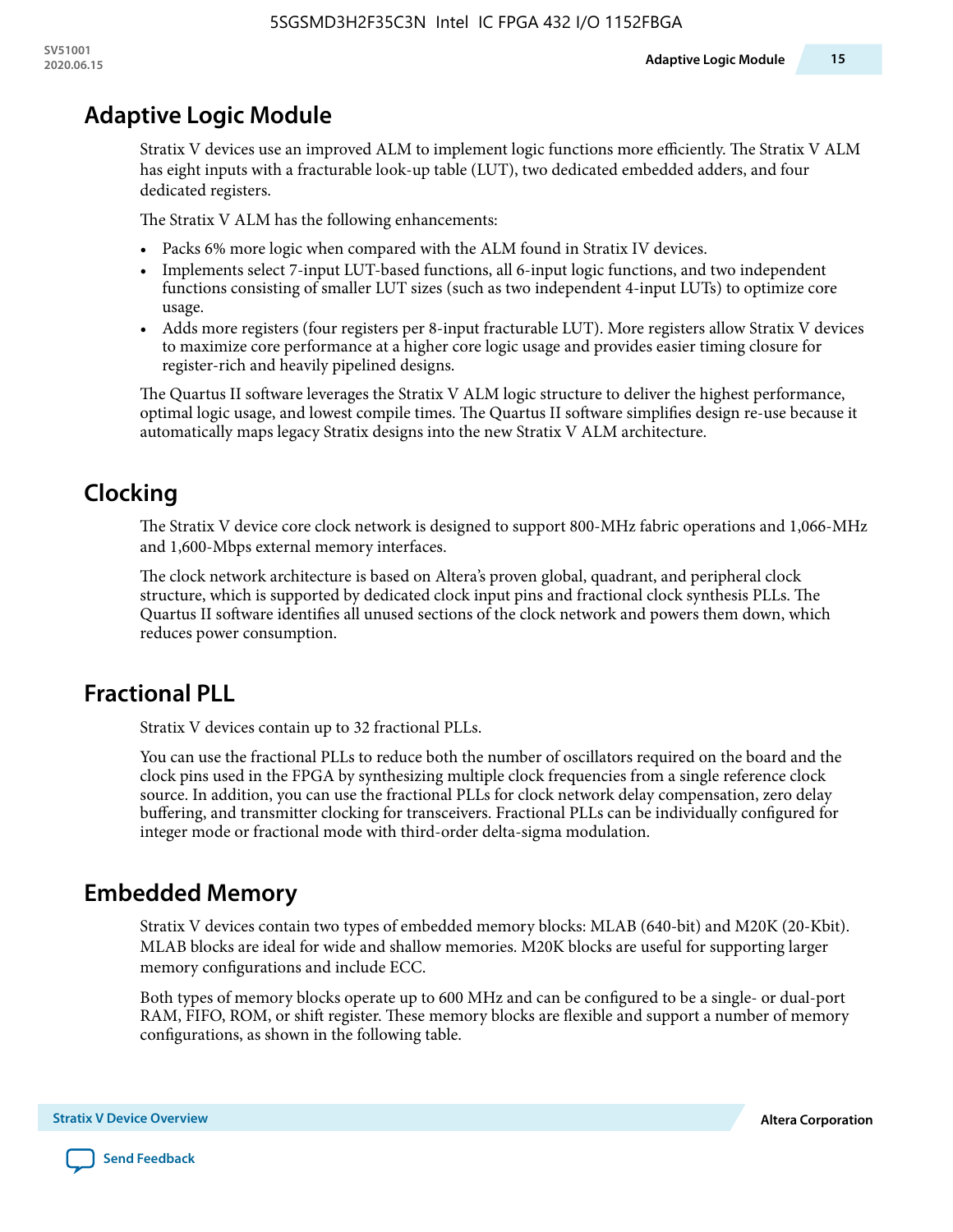### **16 Variable Precision DSP Block**

**SV51001 2020.06.15**

#### **Table 10: Embedded Memory Block Configuration**

| MLAB (640 Bits) | M20K (20,480 Bits) |
|-----------------|--------------------|
|                 | 512x40             |
|                 | 1Kx20              |
| 32x20           | 2Kx10              |
| 64x10           | 4Kx5               |
|                 | 8Kx2               |
|                 | 16Kx1              |

The Quartus II software simplifies design re-use by automatically mapping memory blocks from legacy Stratix devices into the Stratix V memory architecture.

### **Variable Precision DSP Block**

Stratix V FPGAs feature the industry's first variable precision DSP block that you can configure to natively support signal processing with precision ranging from 9x9 to 36x36.

You can independently configure each DSP block at compile time as either a dual 18x18 multiply accumulate or a single 27x27 multiply accumulate. With a dedicated 64-bit cascade bus, you can cascade multiple variable precision DSP blocks to implement even higher precision DSP functions efficiently. The following table describes how variable precision is accommodated within a DSP block or by using multiple blocks.

| <b>Multiplier Size</b><br>(bits) | <b>DSP Block Resources</b>          | <b>Expected Usage</b>                                      |
|----------------------------------|-------------------------------------|------------------------------------------------------------|
| 9x9                              | 1/3 of variable precision DSP block | Low precision fixed point                                  |
| 18x18                            | 1/2 of variable precision DSP block | Medium precision fixed point                               |
| 27x27                            | 1 variable precision DSP block      | High precision fixed or single precision<br>floating point |
| 36x36                            | 2 variable precision DSP blocks     | Very high precision fixed point                            |

#### **Table 11: Variable Precision DSP Block Configurations**

Complex multiplication is common in DSP algorithms. One of the most popular applications of complex multipliers is the fast Fourier transform (FFT) algorithm, which increases precision requirements on only one side of the multiplier. The variable precision DSP block is designed to support the FFT algorithm with a proportional increase in DSP resources with precision growth. The following table lists complex multipli‐ cation with variable precision DSP blocks.

**Altera Corporation** 

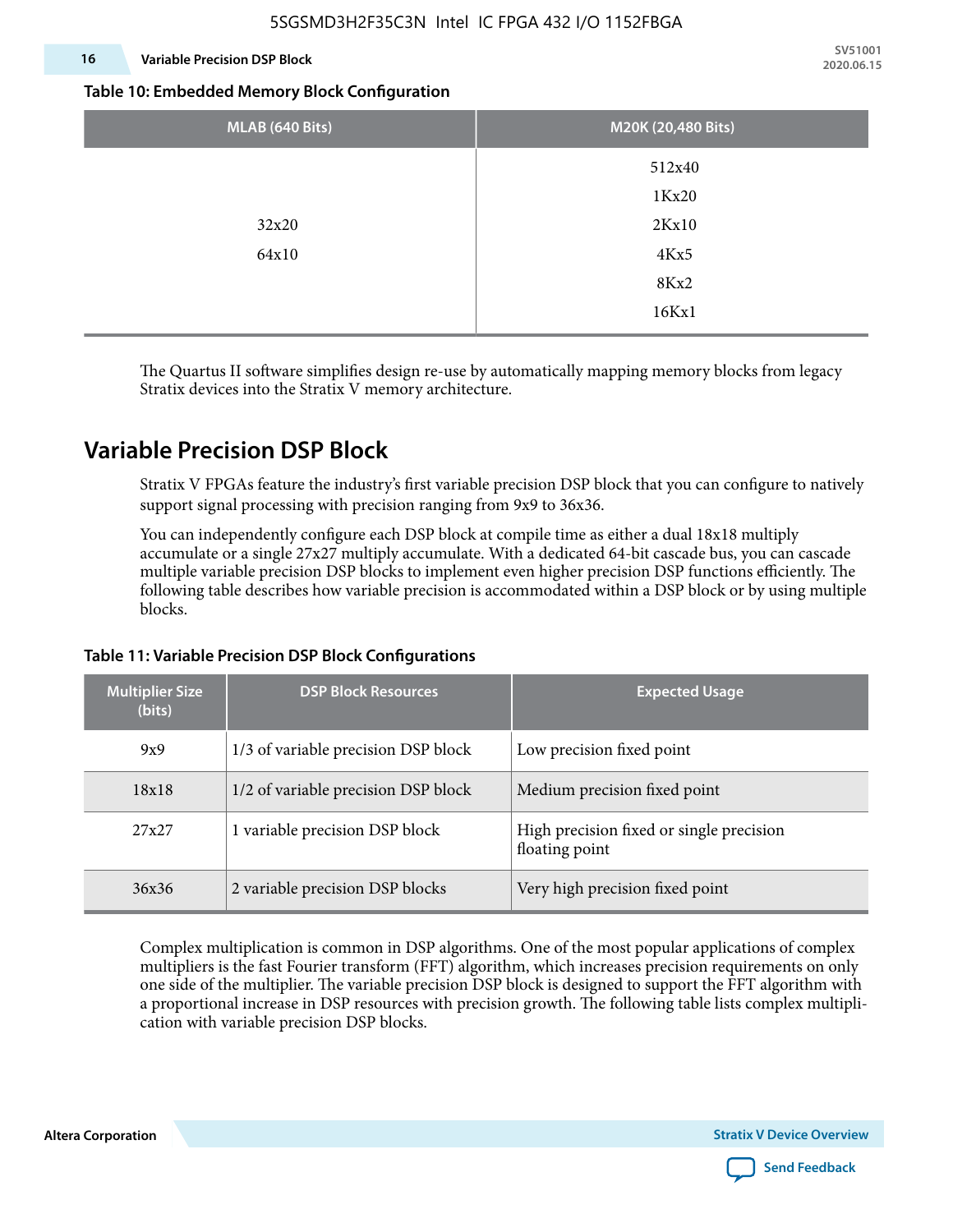| <b>Multiplier Size</b><br>(bits) | <b>DSP Block Resources</b>      | <b>Expected Usage</b>                     |
|----------------------------------|---------------------------------|-------------------------------------------|
| 18x18                            | 2 variable precision DSP blocks | Resource optimized FFTs                   |
| 18x25                            | 3 variable precision DSP blocks | Accommodate bit growth through FFT stages |
| 18x36                            | 4 variable precision DSP blocks | Highest precision FFT stages              |
| 27x27                            | 4 variable precision DSP blocks | Single precision floating point           |

#### **Table 12: Complex Multiplication with Variable Precision DSP Blocks**

For FFT applications with high dynamic range requirements, only the Altera $^\circ$  FFT MegaCore offers an option of single precision floating point implementation, with the resource usage and performance similar to high-precision fixed point implementations.

Other new features include:

- 64-bit accumulator, the largest in the industry
- Hard pre-adder, available in both 18- and 27-bit modes
- Cascaded output adders for efficient systolic FIR filters
- Internal coefficient register banks
- Enhanced independent multiplier operation
- Efficient support for single- and double-precision floating point arithmetic
- Ability to infer all the DSP block modes through HDL code using the Altera Complete Design Suite

The variable precision DSP block is ideal for higher bit precision in high-performance DSP applications. At the same time, the variable precision DSP block can efficiently support the many existing 18-bit DSP applications, such as high definition video processing and remote radio heads. Stratix V FPGAs, with the variable precision DSP block architecture, are the only FPGA family that can efficiently support many different precision levels, up to and including floating point implementations. This flexibility results in increased system performance, reduced power consumption, and reduced architecture constraints for system algorithm designers.

### **Power Management**

Stratix V devices leverage FPGA architectural features and process technology advancements to reduce total power consumption by up to 30% when compared with Stratix IV devices at the same performance level.

Stratix V devices continue to provide programmable power technology, introduced in earlier generations of Stratix FPGA families. The Quartus II software PowerPlay feature identifies critical timing paths in a design and biases core logic in that path for high performance. PowerPlay also identifies non-critical timing paths and biases core logic in that path for low power instead of high performance. PowerPlay automatically biases core logic to meet performance and optimize power consumption.

Additionally, Stratix V devices have a number of hard IP blocks that reduce logic resources and deliver substantial power savings when compared with soft implementations. The list includes PCIe Gen1/Gen2/ Gen3, Interlaken PCS, hard I/O FIFOs, and transceivers. Hard IP blocks consume up to 50% less power than equivalent soft implementations.

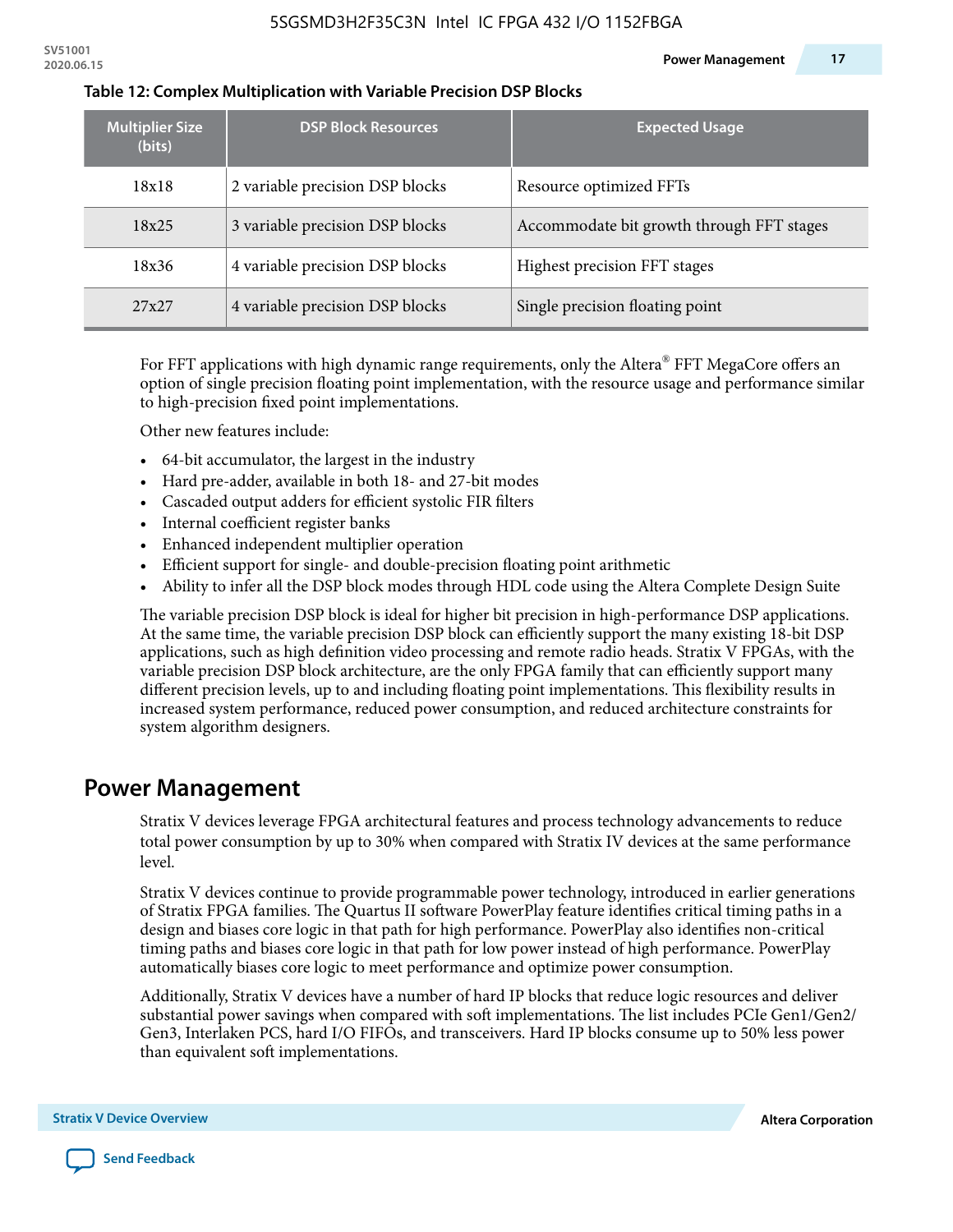#### **18 Incremental Compilation**

Stratix V transceivers are designed for power efficiency. The transceiver channels consume 50% less power than Stratix IV FPGAs. The transceiver PMA consumes approximately 90 mW at 6.5 Gbps and 170 mW at 12.5 Gbps.

## **Incremental Compilation**

The Quartus II software incremental compilation feature reduces compilation time by up to 70% and preserves performance to ease timing closure.

Incremental compilation supports top-down, bottom-up, and team-based design flows. Incremental compilation facilitates modular hierarchical and team-based design flows where a team of designers work in parallel on a design. Different designers or IP providers can develop and optimize different blocks of the design independently, which you can then import into the top-level project.

# **Enhanced Configuration and CvP**

Stratix V device configuration is enhanced for ease-of-use, speed, and cost.

Stratix V devices support a new 4-bit bus active serial mode (ASx4). ASx4 supports up to a 400Mbps data rate using small low-cost quad interface Flash devices. ASx4 mode is easy to use and offers an ideal balance between cost and speed. Finally, the fast passive parallel (FPP) interface is enhanced to support 8-, 16-, and 32-bit data widths to meet a wide range of performance and cost goals.

You can configure Stratix V FPGAs using CvP with PCIe. CvP with PCIe divides the configuration process into two parts: the PCIe hard IP and periphery and the core logic fabric. CvP uses a much smaller amount of external memory (flash or ROM) because CvP has to store only the configuration file for the PCIe hard IP and periphery. The 100-ms power-up to active time (for PCIe) is much easier to achieve when only the PCIe hard IP and periphery are loaded. After the PCIe hard IP and periphery are loaded and the root port is booted up, application software running on the root port can send the configuration file for the FPGA fabric across the PCIe link where the file is loaded into the FPGA. The FPGA is then fully configured and functional.

The following table lists the configuration modes available for Stratix V devices.

| <b>Mode</b>                           | <b>Fast or</b><br><b>Slow POR</b> | Compres-<br>sion | <b>Encryption</b> | Remote<br><b>Update</b> | Data Width | <b>Max Clock</b><br>Rate (MHz) | <b>Max Data Rate</b><br>(Mbps) |
|---------------------------------------|-----------------------------------|------------------|-------------------|-------------------------|------------|--------------------------------|--------------------------------|
| <b>Active Serial</b><br>(AS)          | Yes                               | Yes              | Yes               | Yes                     | 1, 4       | 100                            | 400                            |
| Passive Serial<br>(PS)                | Yes                               | Yes              | Yes               |                         | 1          | 125                            | 125                            |
| <b>Fast Passive</b><br>Parallel (FPP) | Yes                               | Yes              | Yes               | $Yes$ $(14)$            | 8, 16, 32  | $125^{(15)}$                   | 3,000                          |

#### **Table 13: Configuration Modes for Stratix V Devices**

**Altera Corporation Stratix V Device Overview**



<sup>(14)</sup> Remote update support with the Parallel Flash Loader.

<sup>&</sup>lt;sup>(15)</sup> The maximum clock rate is 125 MHz for x8 and x16 FPP, but only 100 MHz for x32 FPP.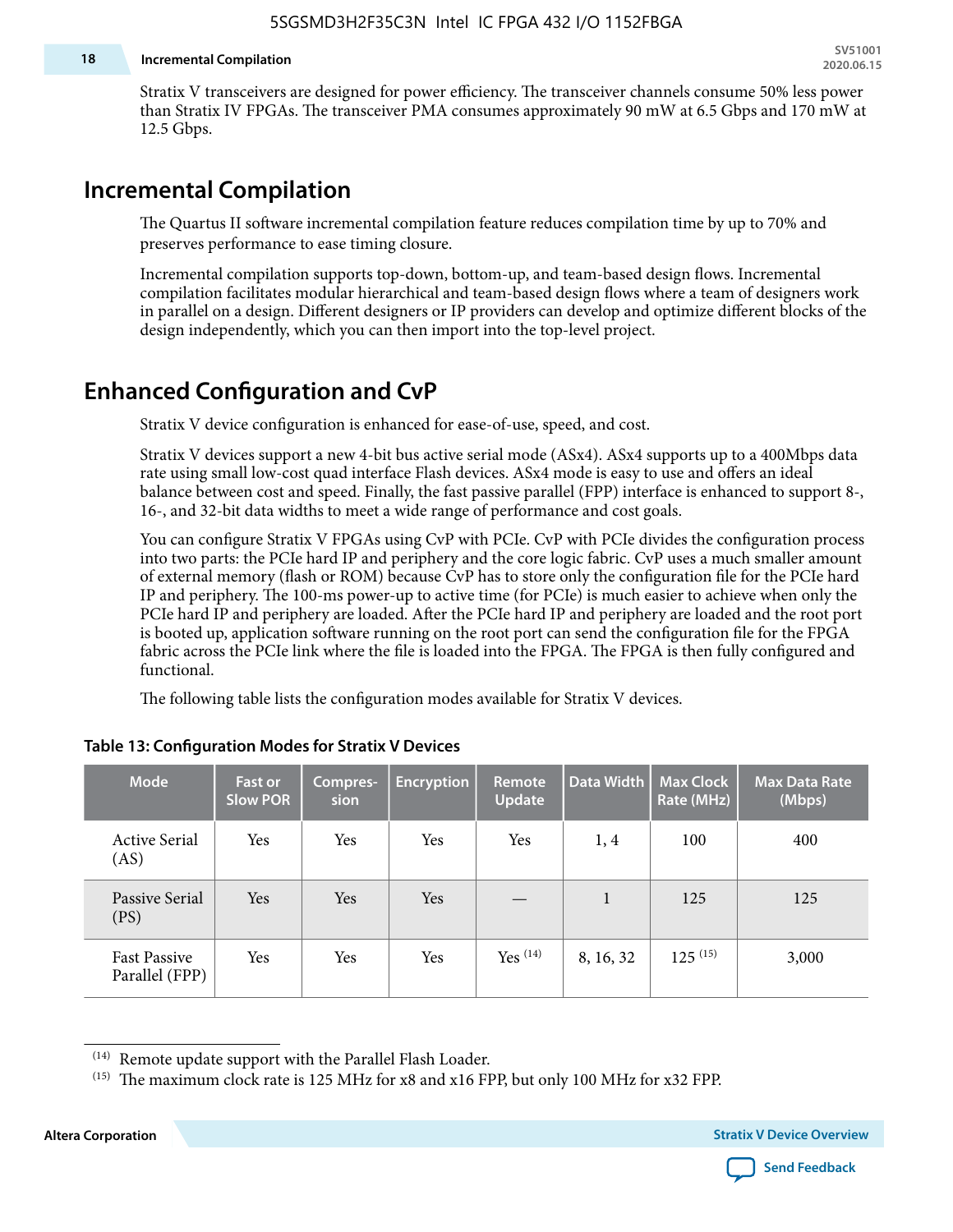| <b>Mode</b>                     | <b>Fast or</b><br><b>Slow POR</b> | Compres-<br>sion | <b>Encryption</b> | <b>Remote</b><br><b>Update</b> | Data Width | <b>Max Clock</b><br>Rate (MHz) | <b>Max Data Rate</b><br>(Mbps) |
|---------------------------------|-----------------------------------|------------------|-------------------|--------------------------------|------------|--------------------------------|--------------------------------|
| CvP                             |                                   |                  | Yes               | Yes                            | 1, 2, 4, 8 |                                | 3,000                          |
| Partial<br>Reconfigura-<br>tion |                                   |                  | Yes               | Yes                            | 16         | 125                            | 2,000                          |
| <b>JTAG</b>                     |                                   |                  |                   |                                |            | 33                             | 33                             |

### **Partial Reconfiguration**

Partial reconfiguration allows you to reconfigure part of the FPGA while other sections continue to operate.

This capability is required in systems where uptime is critical because partial reconfiguration allows you to make updates or adjust functionality without disrupting services. While lowering power and cost, partial reconfiguration also increases the effective logic density by removing the necessity to place FPGA functions that do not operate simultaneously. Instead, you can store these functions in external memory and load them as required. This capability reduces the size of the FPGA by allowing multiple applications on a single FPGA, saving board space and reducing power.

You no longer need to know all the details of the FPGA architecture to perform partial reconfiguration. Altera simplifies the process by extending the power of incremental compilation used in earlier versions of the Quartus II software.

Partial reconfiguration is supported in the following configurations:

- Partial reconfiguration through the FPP x16 I/O interface
- CvP
- Soft internal core, such as the Nios® II processor.

# **Automatic Single Event Upset Error Detection and Correction**

Stratix V devices offer single event upset (SEU) error detection and correction circuitry that is robust and easy to use.

The correction circuitry includes protection for configuration RAM (CRAM) programming bits and user memories. The CRAM is protected by a continuously running cyclical redundancy check (CRC) error detection circuit with integrated ECC that automatically corrects one or double-adjacent bit errors and detects higher order multi-bit errors. When more than two errors occur, correction is available through a core programming file reload that refreshes a design while the FPGA is operating.

The physical layout of the FPGA is optimized to make the majority of multi-bit upsets appear as independent single- or double-adjacent bit errors, which are automatically corrected by the integrated CRAM ECC circuitry. In addition to the CRAM protection in Stratix V devices, user memories include integrated ECC circuitry and are layout-optimized to enable error detection of 3-bit errors and correction for 2-bit errors.

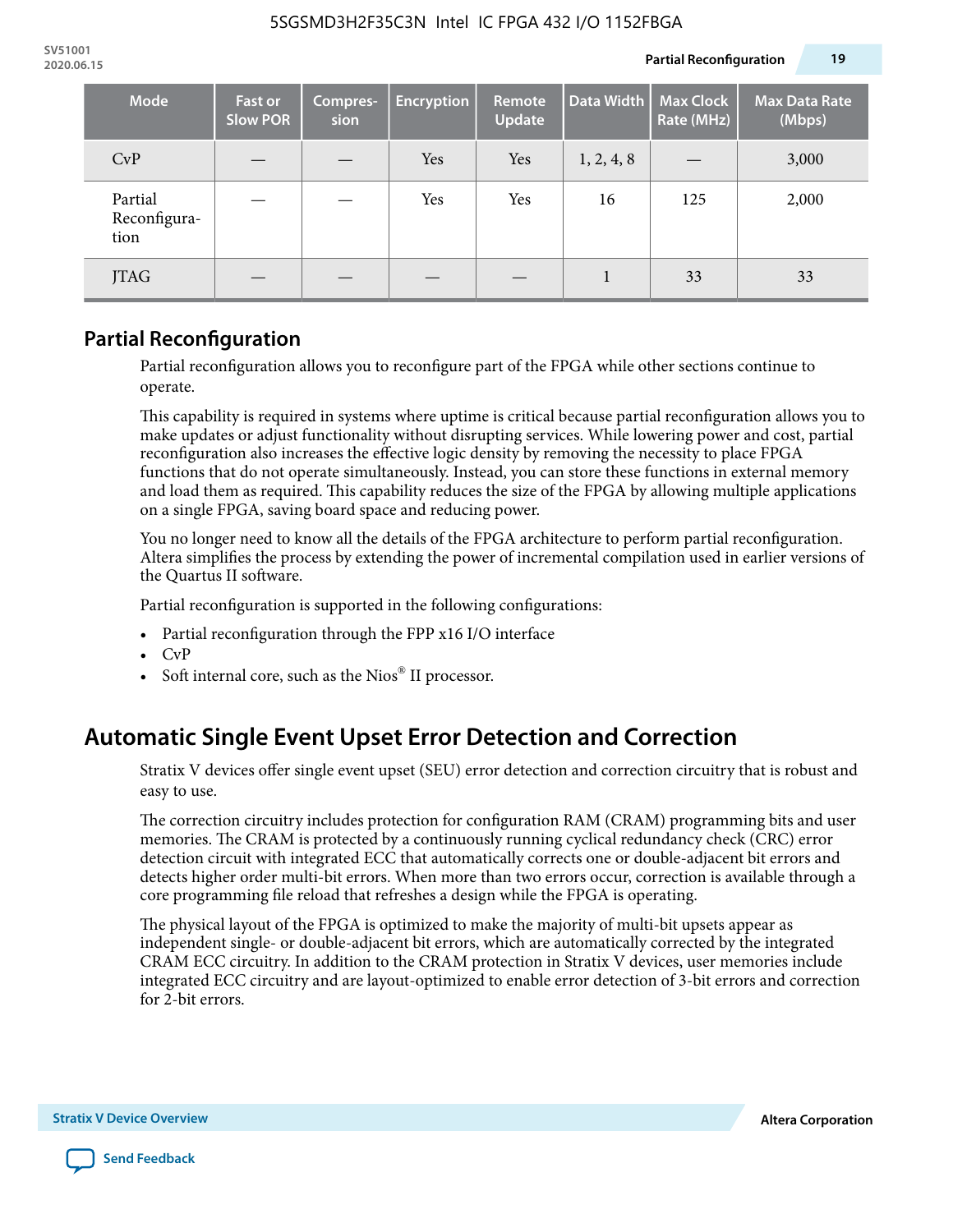### **HardCopy V Devices**

HardCopy V ASICs offer the lowest risk and lowest total cost in ASIC designs with embedded high-speed transceivers. You can prototype and debug with Stratix V FPGAs, then use HardCopy V ASICs for volume production. The proven turnkey process creates a functionally equivalent HardCopy V ASIC with or without embedded transceivers to meet all timing constraints in as little as 12 weeks.

The powerful combination of Stratix V FPGAs and HardCopy V ASICs can help you meet your design requirements. Whether you plan for ASIC production and require the lowest-risk, lowest-cost path from specification to production or require a cost reduction path for your FPGA-based systems, Altera provides the optimal solution for power, performance, and device bandwidth.

### **Ordering Information**

This section describes ordering information for Stratix V GT, GX, GS, and E devices.

The following figure shows the ordering codes for Stratix V devices.

**Altera Corporation** 

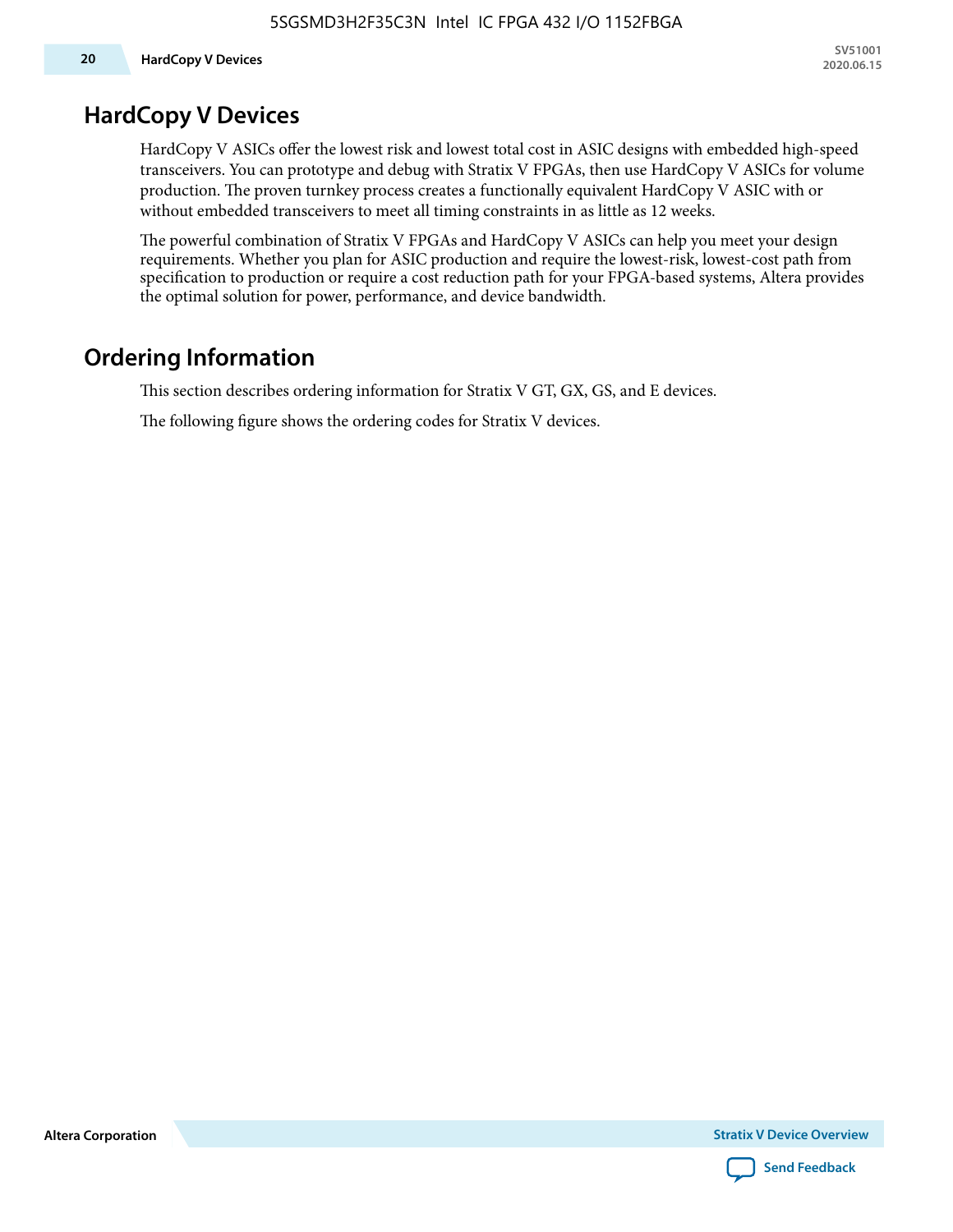#### **Figure 2: Ordering Information for Stratix V Devices**



(1) Stratix V mainstream "M" devices have exactly one instantiation of PCI Express hard IP. Extended "E" devices have either two or four instantiations of PCI Express hard IP, depending on the device and package combination. For non-transceiver Stratix V devices, this character does not appear in the part number.

(2) You can select one or two of these options, or you can ignore these options.

(3) YY parts can support transceiver operations up to 10.3125 Gbps.

(4) Contact Intel for availability.

# **Document Revision History**

| <b>Document</b><br><b>Version</b> | <b>Changes</b>                                                                                                                                            |
|-----------------------------------|-----------------------------------------------------------------------------------------------------------------------------------------------------------|
| 2020.06.15                        | Updated Figure: Ordering Information for Stratix V Devices:<br>• Added the RoHS ordering information.<br>• Removed "ES" from the list of optional suffix. |

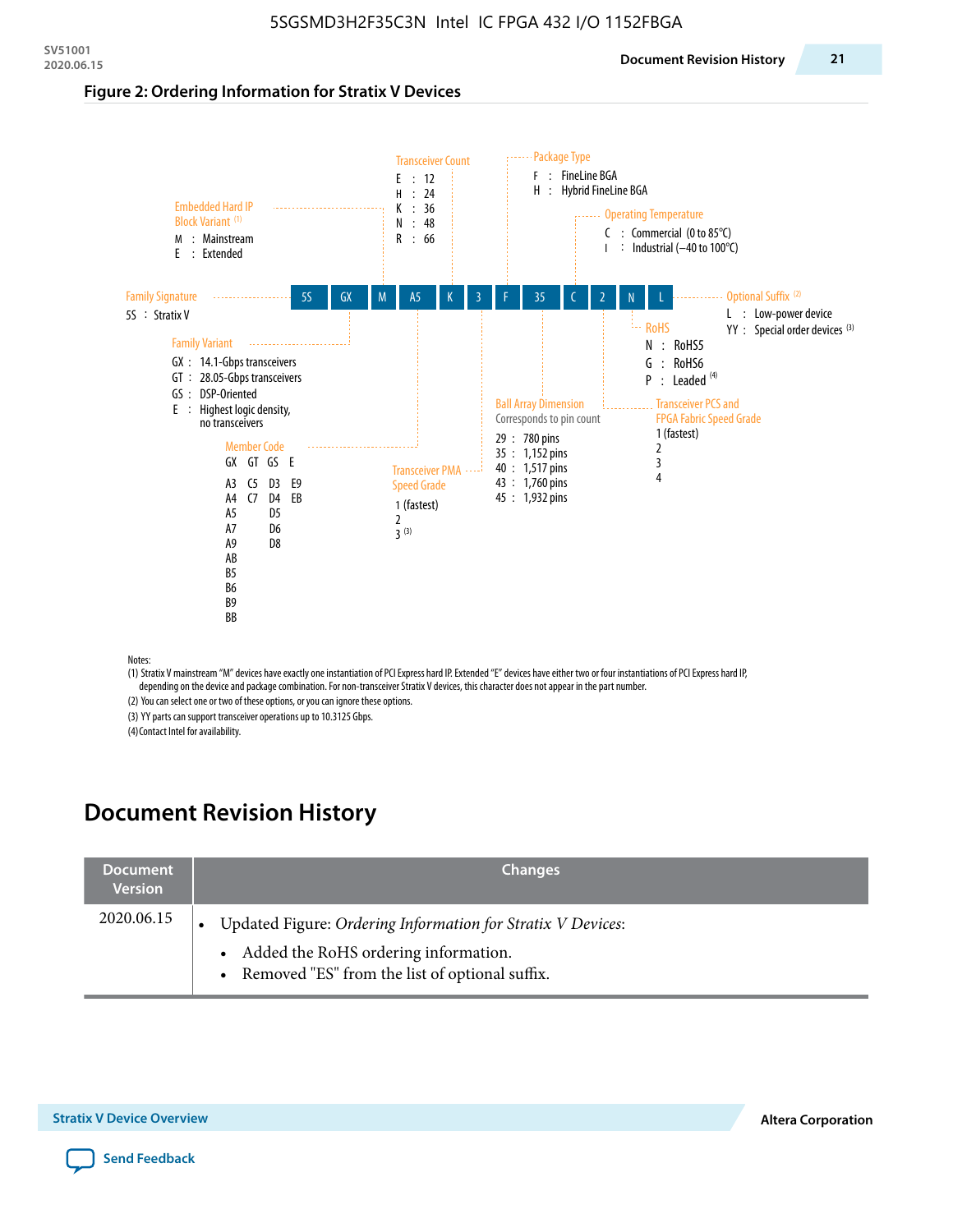#### **22 Document Revision History**

**SV51001 2020.06.15**

### **Table 14: Document Revision History**

| <b>Date</b>   | <b>Version</b> | <b>Changes Made</b>                                                                                                                                                                                                                                                                                                                                                                                                                                                                                                                                                                |
|---------------|----------------|------------------------------------------------------------------------------------------------------------------------------------------------------------------------------------------------------------------------------------------------------------------------------------------------------------------------------------------------------------------------------------------------------------------------------------------------------------------------------------------------------------------------------------------------------------------------------------|
| October 2015  | 2015.10.01     | Changed heading in the "Ordering Information for Stratix V<br>Devices" figure to "Embedded Hard IP Block Variant".                                                                                                                                                                                                                                                                                                                                                                                                                                                                 |
| January 2015  | 2015.01.15     | Added ALM counts and device package sizes to the four<br>device family features tables.<br>In the "Stratix V GX Device Features" table, changed the<br>$\bullet$<br>number of DDR3 SDRAM x72 DIMM Interfaces for the<br>5SGXA3 and 5SGXA4 devices to 6. Also added footnote<br>to this row.<br>Deleted listings for 40GBASE-R and 100GBASE-R<br>Ethernet from the "Transceiver PCS Features" table in the<br>"Low-Power Serial Transceivers" section.<br>Added YY code to the Optional Suffix category in the<br>$\bullet$<br>"Ordering Information for Stratix V Devices" figure. |
| April 2014    | 2014.04.08     | Updated "Variable precision DSP blocks" section of the<br>"Features Summary" table to 600 MHz performance.                                                                                                                                                                                                                                                                                                                                                                                                                                                                         |
| April 2014    | 2014.04.03     | Updated GPIOs section of the "Features Summary" table<br>to 1.6 Gbps LVDS.<br>Changed clocking speed to 800 MHz in the "Features<br>Summary" and the "Clocking" sections.                                                                                                                                                                                                                                                                                                                                                                                                          |
| January 2014  | 2014.01.10     | Added link to Altera Product Selector in the "Stratix V<br>Family Plan" section.<br>• Corrected DDR2 performance from 533 MHz to<br>400 MHz.<br>Updated "Device Migration List Across All Stratix V<br>Device Variants" table.                                                                                                                                                                                                                                                                                                                                                     |
| May 2013      | 2013.05.06     | Added link to the known document issues in the<br>Knowledge Base.<br>Updated backplane support information.<br>$\bullet$<br>Added a note about the number of I/Os to each table in<br>the "Stratix V Family Plan" section.<br>Updated the "Ordering Information for Stratix V<br>$\bullet$<br>Devices" figure.                                                                                                                                                                                                                                                                     |
| December 2012 | 3.1            | Updated Table 6 and Table 13.<br>$\bullet$<br>Updated Figure 2.<br>$\bullet$                                                                                                                                                                                                                                                                                                                                                                                                                                                                                                       |
| June 2012     | 3.0            | Converted chapter to stand-alone format and removed<br>$\bullet$<br>from the Stratix V handbook.<br>Changed title of document to Stratix V Device Overview<br>$\bullet$<br>Updated Figure 1.<br>$\bullet$<br>Minor text edits.                                                                                                                                                                                                                                                                                                                                                     |

**Altera Corporation** 

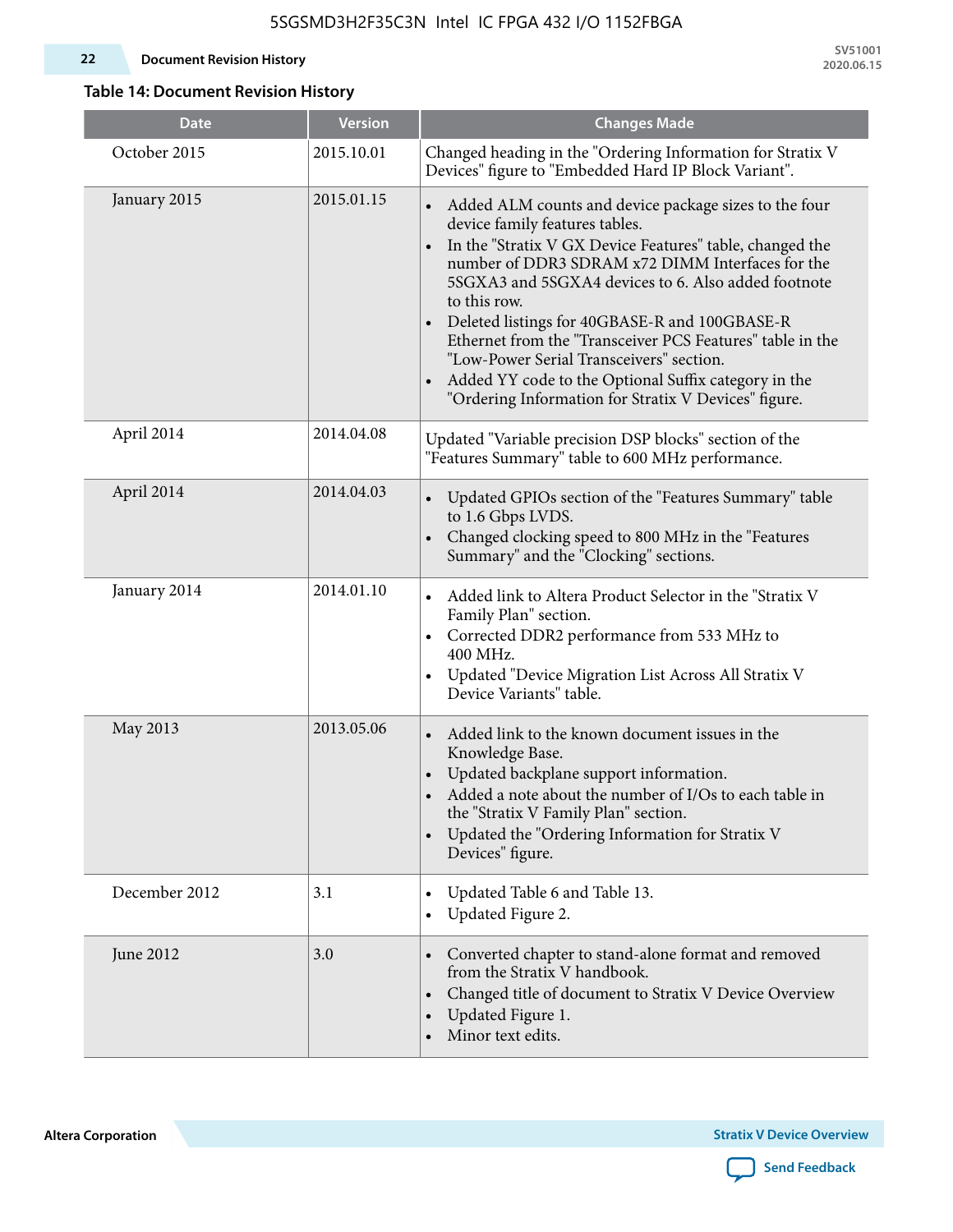| Date           | <b>Version</b> | <b>Changes Made</b>                                                                                                                                                                                                                                                                      |
|----------------|----------------|------------------------------------------------------------------------------------------------------------------------------------------------------------------------------------------------------------------------------------------------------------------------------------------|
| February 2012  | 2.3            | Updated Table 1-2, Table 1-3, Table 1-4, and Table 1-5.<br>$\bullet$<br>Updated Figure 1-2.<br>$\bullet$<br>Updated "Automatic Single Event Upset Error Detection<br>and Correction" on page 18.<br>Minor text edits.<br>$\bullet$                                                       |
| December 2011  | 2.2            | Updated Table 1-2 and Table 1-3.                                                                                                                                                                                                                                                         |
| November 2011  | 2.1            | Changed Stratix V GT transceiver speed from 28 Gbps to<br>28.05 Gbps.<br>Updated Figure 1-2.<br>$\bullet$                                                                                                                                                                                |
| November 2011  | 2.0            | Revised Figure 1-2.<br>$\bullet$<br>Updated Table 1-5.<br>Minor text edits.                                                                                                                                                                                                              |
| September 2011 | 1.10           | Updated Table 1-2, Table 1-3, and Table 1-4.                                                                                                                                                                                                                                             |
| September 2011 | 1.9            | Updated Table $1-1$ , Table $1-2$ , Table $1-3$ , Table $1-4$ , and<br>Table $1-5$ .<br>Updated Figure 1-2.<br>$\bullet$<br>Minor text edits.                                                                                                                                            |
| June 2011      | 1.8            | Changed 800 MHz to 1,066 MHz for DDR3 in Table 1-8<br>and in text.                                                                                                                                                                                                                       |
| May 2011       | 1.7            | For Stratix V GT devices, changed 14.1 Gbps to<br>$\bullet$<br>12.5 Gbps.<br>Changed Configuration via PCIe to Configuration via<br>$\bullet$<br>Protocol<br>Updated Table 1-1, Table 1-2, Table 1-3, Table 1-4,<br>$\bullet$<br>Table 1-5, and Table 1-6.<br>Chapter moved to Volume 1. |
| January 2011   | 1.6            | Added Stratix V GS information.<br>Updated tables listing device features.<br>$\bullet$<br>Added device migration information.<br>$\bullet$<br>Updated 12.5-Gbps transceivers to 14.1-Gbps<br>$\bullet$<br>transceivers                                                                  |
| December 2010  | 1.5            | Updated Table 1-1.                                                                                                                                                                                                                                                                       |
| December 2010  | 1.4            | Updated Table 1-1.<br>٠<br>Updated Figure 1-2.<br>Converted to the new template.<br>Minor text edits.                                                                                                                                                                                    |

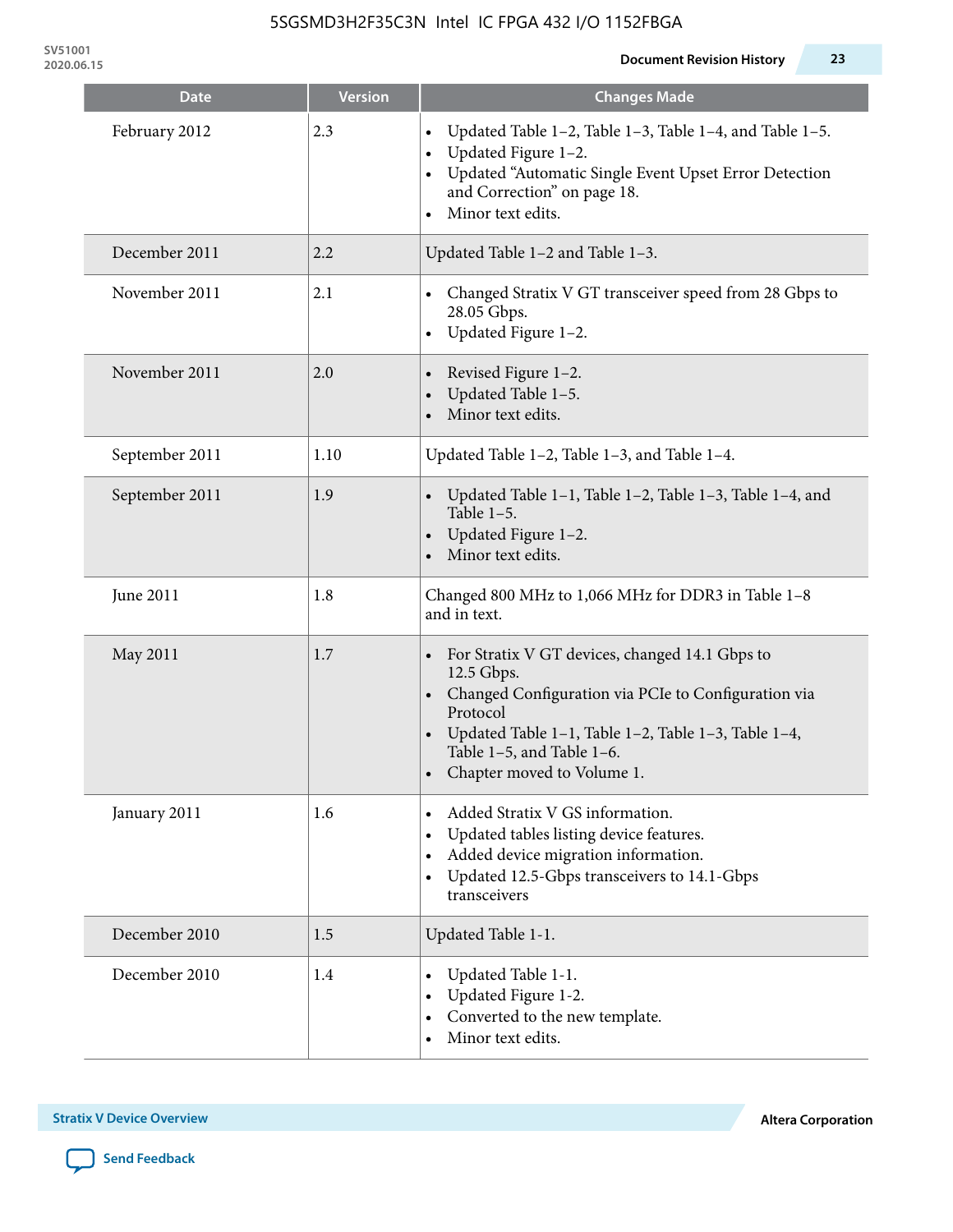

**24 Document Revision History**

| Date             | <b>Version</b> | <b>Changes Made</b>                                                                                                                                                                                                                                                                                                                                                                             |
|------------------|----------------|-------------------------------------------------------------------------------------------------------------------------------------------------------------------------------------------------------------------------------------------------------------------------------------------------------------------------------------------------------------------------------------------------|
| <b>July 2010</b> | 1.3            | Updated Table 1-5                                                                                                                                                                                                                                                                                                                                                                               |
| <b>July 2010</b> | 1.2            | Updated "Features Summary" on page 1-2<br>Updated resource counts in Table 1-1 and Table 1-2<br>Removed "Interlaken PCS Hard IP" and "10G Ethernet<br>Hard IP"<br>Added "40G and 100G Ethernet Hard IP (Embedded<br>HardCopy Block)" on page 1-7<br>Added information about Configuration via PCIe<br>Added "Partial Reconfiguration" on page 1-12<br>Added "Ordering Information" on page 1-14 |
| May 2010         | 1.1            | Updated part numbers in Table $1-1$ and Table $1-2$                                                                                                                                                                                                                                                                                                                                             |
| April 2010       | 1.0            | Initial release                                                                                                                                                                                                                                                                                                                                                                                 |

**Altera Corporation**